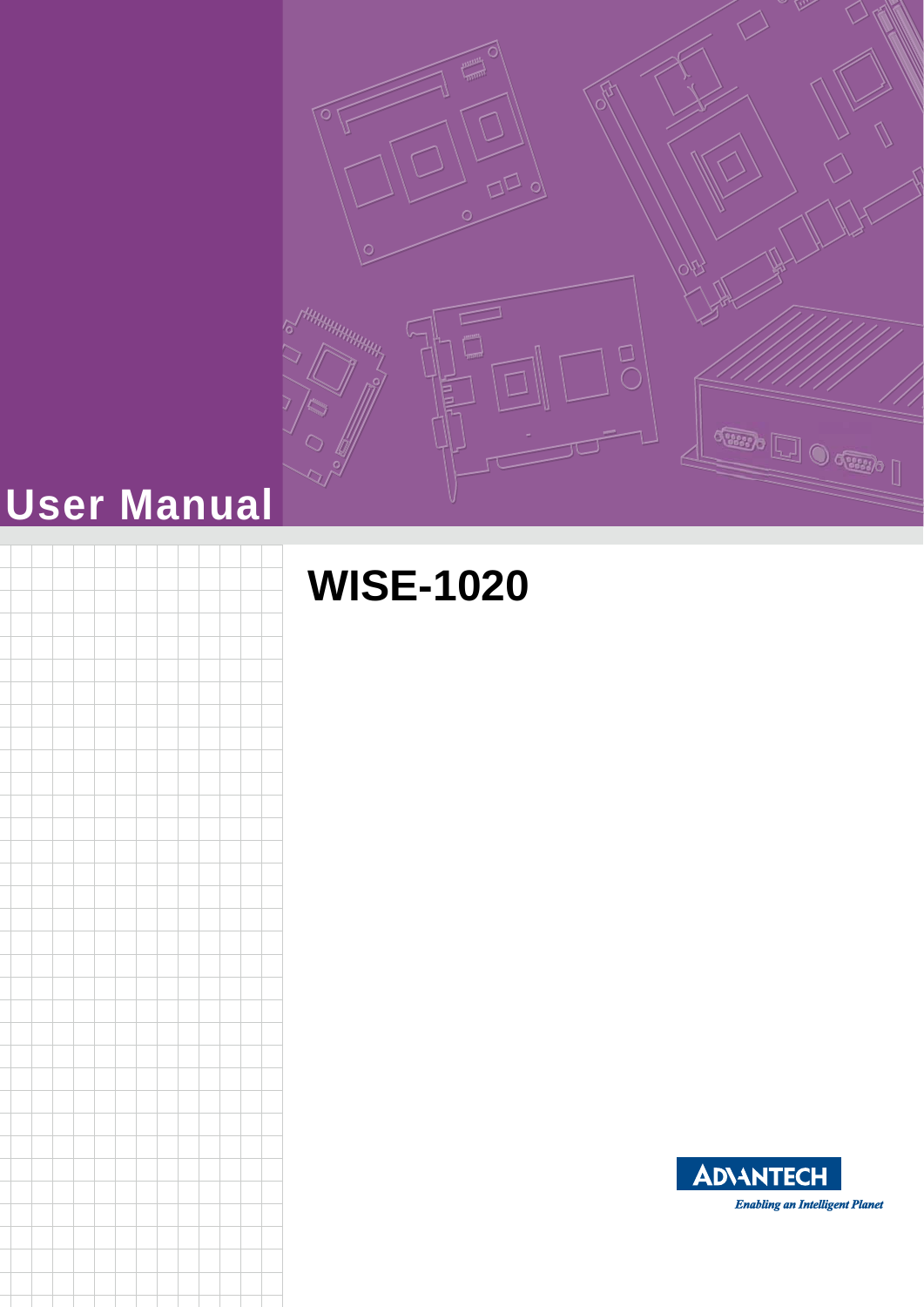## **Copyright**

The documentation and the software included with this product are copyrighted 2015 by Advantech Co., Ltd. All rights are reserved. Advantech Co., Ltd. reserves the right to make improvements in the products described in this manual at any time without notice. No part of this manual may be reproduced, copied, translated or transmitted in any form or by any means without the prior written permission of Advantech Co., Ltd. Information provided in this manual is intended to be accurate and reliable. However, Advantech Co., Ltd. assumes no responsibility for its use, nor for any infringements of the rights of third parties, which may result from its use.

## **Acknowledgements**

Linear Dust is trademarks of Linear Technology Corporation.

ARM is trademarks of ARM Corporation.

All other product names or trademarks are properties of their respective owners.

## **Packing List**

Before setting up the system, check that the items listed below are included and in good condition. If any item does not accord with the table, please contact your dealer immediately.

### **Boards**

■ WISE-1020 (P/N: WISE-1020-0S01E or WISE-1020-0C01E)

### **Antenna**

\* 2dBi 2.4GHz Antenna (WISE-1020-0S01E only, P/N: 1750000318)

### **Accessories (Optional)**

- Debug Port Adapter Board (P/N: TBD)
- $A$  Cable USB-A 4P(M)/Micro YSB 5P(M) 1m (P/N: 1700023619-01)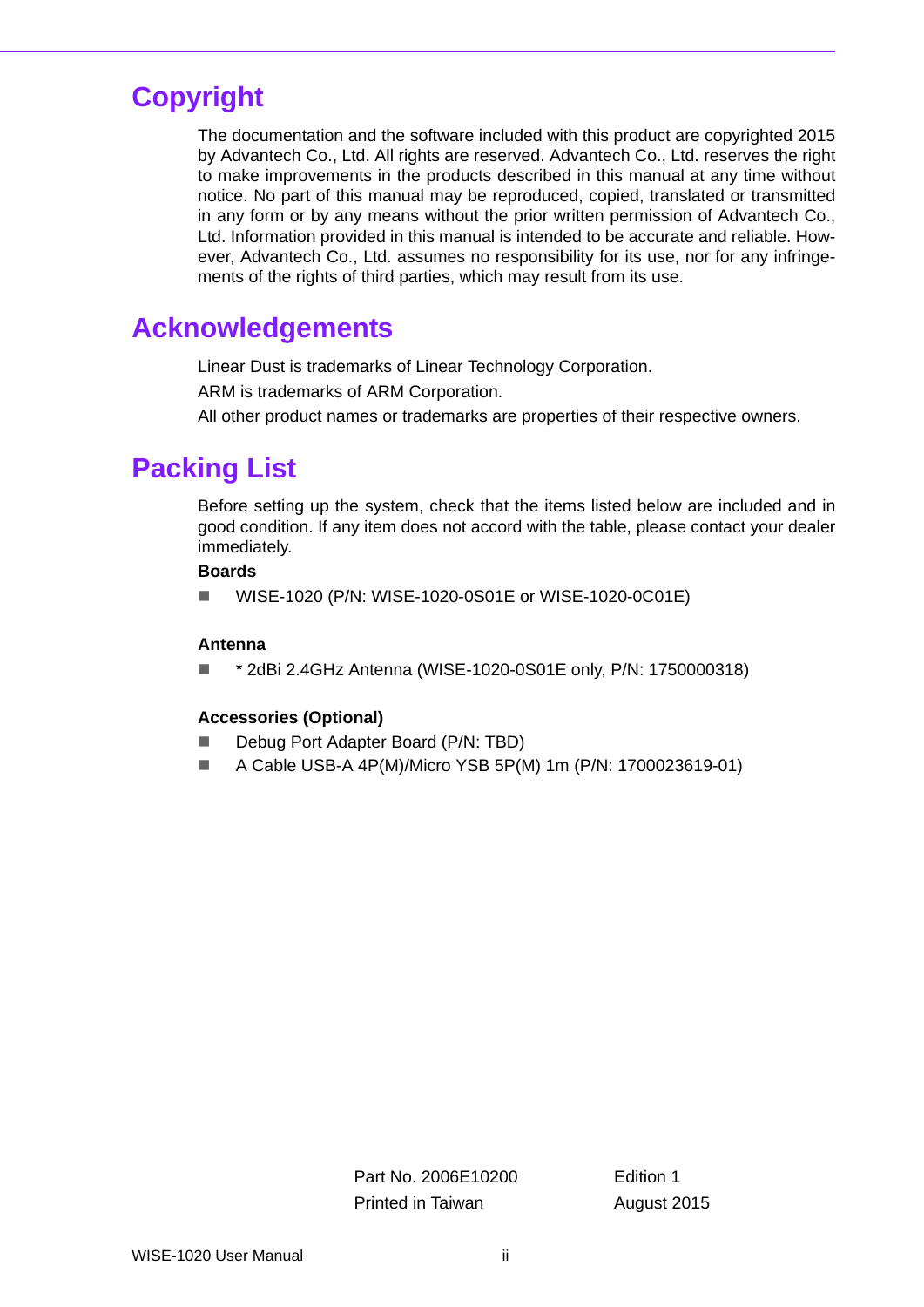## **Safety Instructions**

- 1. Read these safety instructions carefully.
- 2. Keep this User Manual for later reference.
- 3. Disconnect this equipment from any AC outlet before cleaning. Use a damp cloth. Do not use liquid or spray detergents for cleaning.
- 4. For plug-in equipment, the power outlet socket must be located near the equipment and must be easily accessible.
- 5. Keep this equipment away from humidity.
- 6. Put this equipment on a reliable surface during installation. Dropping it or letting it fall may cause damage.
- 7. The openings on the enclosure are for air convection. Protect the equipment from overheating. DO NOT COVER THE OPENINGS.
- 8. Make sure the voltage of the power source is correct before connecting the equipment to the power outlet.
- 9. Position the power cord so that people cannot step on it. Do not place anything over the power cord.
- 10. All cautions and warnings on the equipment should be noted.
- 11. If the equipment is not used for a long time, disconnect it from the power source to avoid damage by transient overvoltage.
- 12. Never pour any liquid into an opening. This may cause fire or electrical shock.
- 13. Never open the equipment. For safety reasons, the equipment should be opened only by qualified service personnel.
- 14. If one of the following situations arises, get the equipment checked by service personnel:
	- $\blacksquare$  The power cord or plug is damaged.
	- $\blacksquare$  Liquid has penetrated into the equipment.
	- The equipment has been exposed to moisture.
	- The equipment does not work well, or you cannot get it to work according to the user's manual.
	- The equipment has been dropped and damaged.
	- $\blacksquare$  The equipment has obvious signs of breakage.
- 15. DO NOT LEAVE THIS EQUIPMENT IN AN ENVIRONMENT WHERE THE STORAGE TEMPERATURE MAY GO BELOW -40° C (-40° F) OR ABOVE 85° C (185° F). THIS COULD DAMAGE THE EQUIPMENT. THE EQUIPMENT SHOULD BE IN A CONTROLLED ENVIRONMENT.
- 16. CAUTION: DANGER OF EXPLOSION IF BATTERY IS INCORRECTLY REPLACED. REPLACE ONLY WITH THE SAME OR EQUIVALENT TYPE RECOMMENDED BY THE MANUFACTURER, DISCARD USED BATTERIES ACCORDING TO THE MANUFACTURER'S INSTRUCTIONS.

The sound pressure level at the operator's position according to IEC 704-1:1982 is no more than 70 dB (A).

DISCLAIMER: This set of instructions is given according to IEC 704-1. Advantech disclaims all responsibility for the accuracy of any statements contained herein.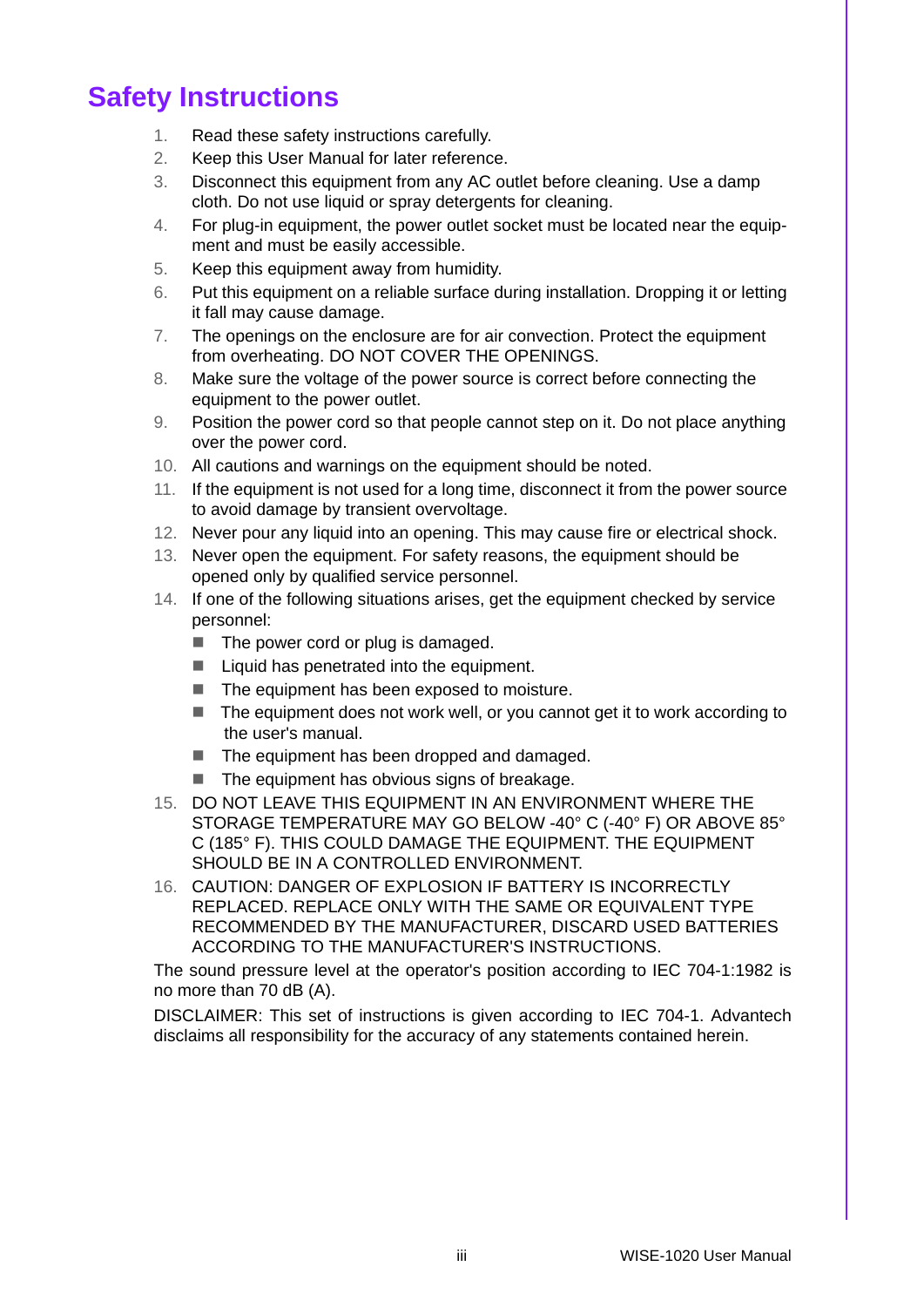WISE-1020 User Manual iversity and the state of the state of the state of the state of the state of the state of the state of the state of the state of the state of the state of the state of the state of the state of the s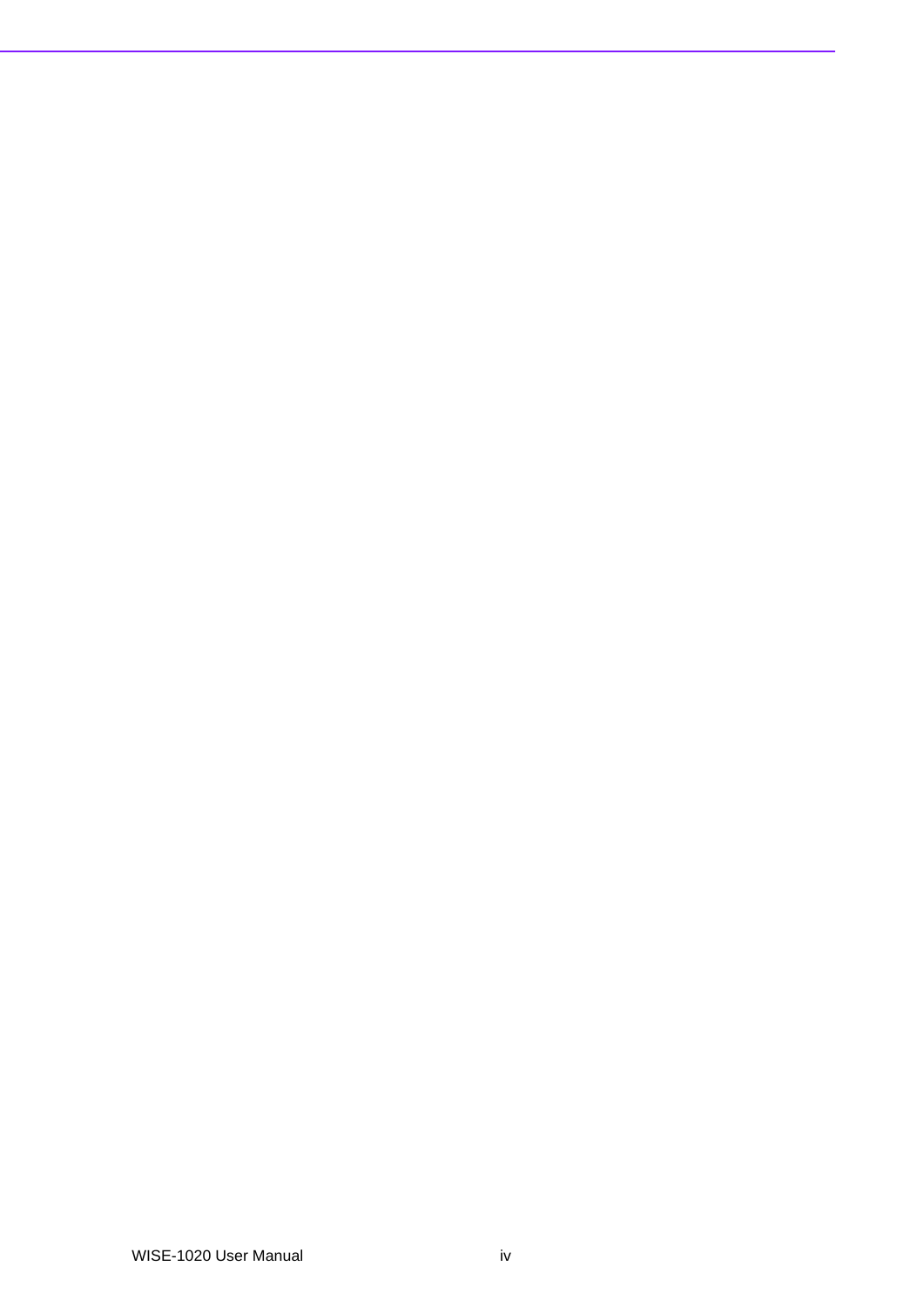# **Contents**

| <b>Chapter</b> | 1            | General Introduction 1                                |  |
|----------------|--------------|-------------------------------------------------------|--|
|                | 1.1          |                                                       |  |
|                | 1.2          |                                                       |  |
|                | 1.3          |                                                       |  |
|                | 1.4          |                                                       |  |
| <b>Chapter</b> | $\mathbf{2}$ |                                                       |  |
|                | 2.1          |                                                       |  |
|                | 2.2          |                                                       |  |
|                | 2.3          |                                                       |  |
|                | 2.4          |                                                       |  |
|                | 2.5          |                                                       |  |
|                |              | 2.5.1                                                 |  |
|                |              | 2.5.2                                                 |  |
|                | 2.6          |                                                       |  |
|                |              | 2.6.1                                                 |  |
|                |              | 2.6.2                                                 |  |
|                |              | 2.6.3                                                 |  |
|                | 2.7          |                                                       |  |
|                |              | 2.7.1                                                 |  |
|                |              | 3-Pin DC Input Power Connector (BATT_PWR1) 9<br>2.7.2 |  |
|                | 2.8          |                                                       |  |
|                | 2.9          |                                                       |  |
|                | 2.10         |                                                       |  |
|                |              |                                                       |  |
|                |              |                                                       |  |
|                | 2.11         |                                                       |  |
| <b>Chapter</b> | 3            |                                                       |  |
|                | 3.1          |                                                       |  |
| <b>Chapter</b> | 4            | <b>SmartMesh Solution17</b>                           |  |
|                | 4.1          |                                                       |  |
|                | 4.2          |                                                       |  |
|                |              | 4.2.1                                                 |  |
|                |              | 4.2.2                                                 |  |
|                | 4.3          |                                                       |  |
|                | 4.4          |                                                       |  |
|                |              | 4.4.1                                                 |  |
|                |              | 4.4.2                                                 |  |
|                | 4.5          |                                                       |  |
| <b>Chapter</b> | 5            | Software Introduction & Installation 21               |  |
|                | 5.1          |                                                       |  |
| <b>Chapter</b> | 6            | Advantech Service 27                                  |  |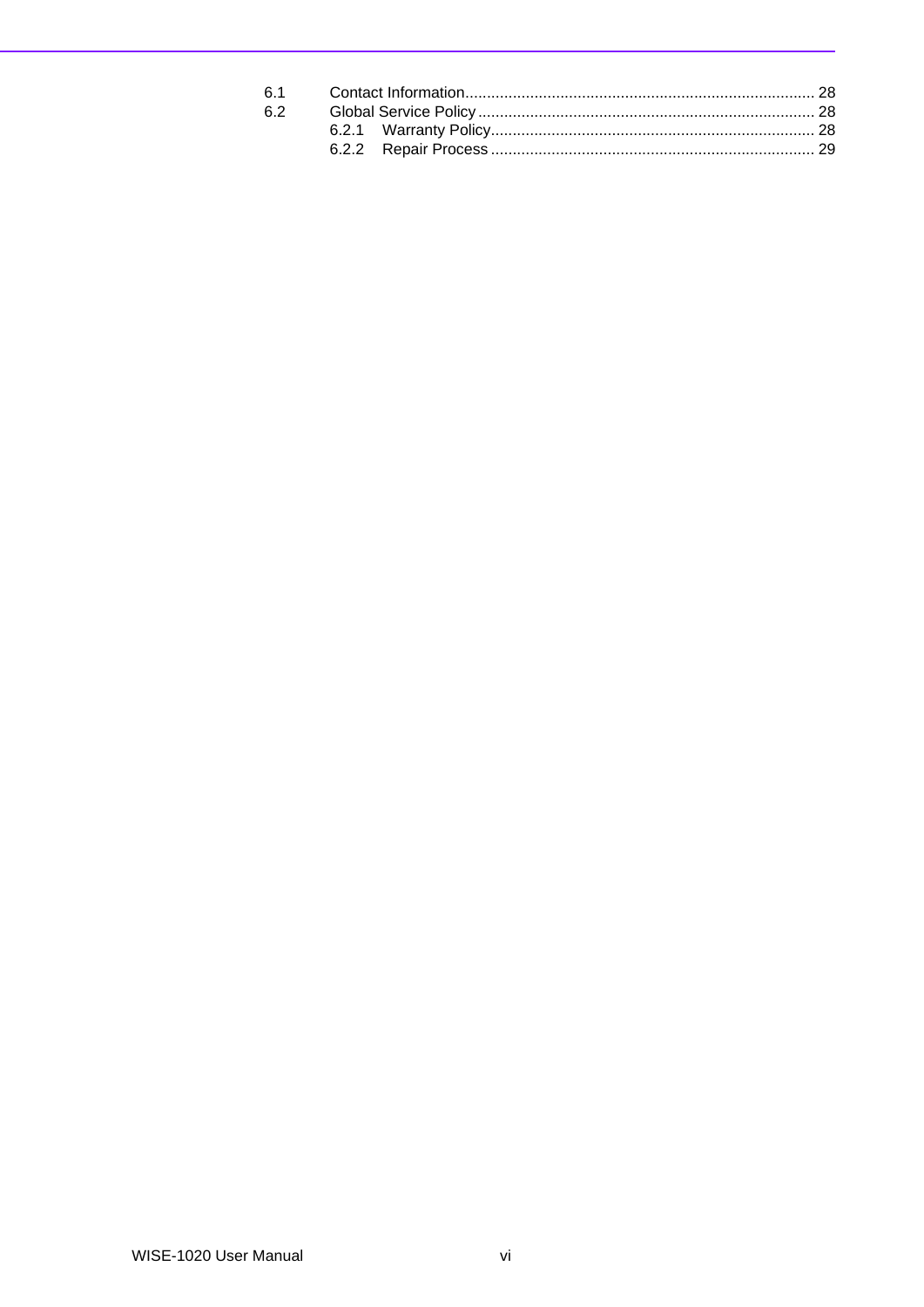

<span id="page-6-0"></span>**1General Introduction**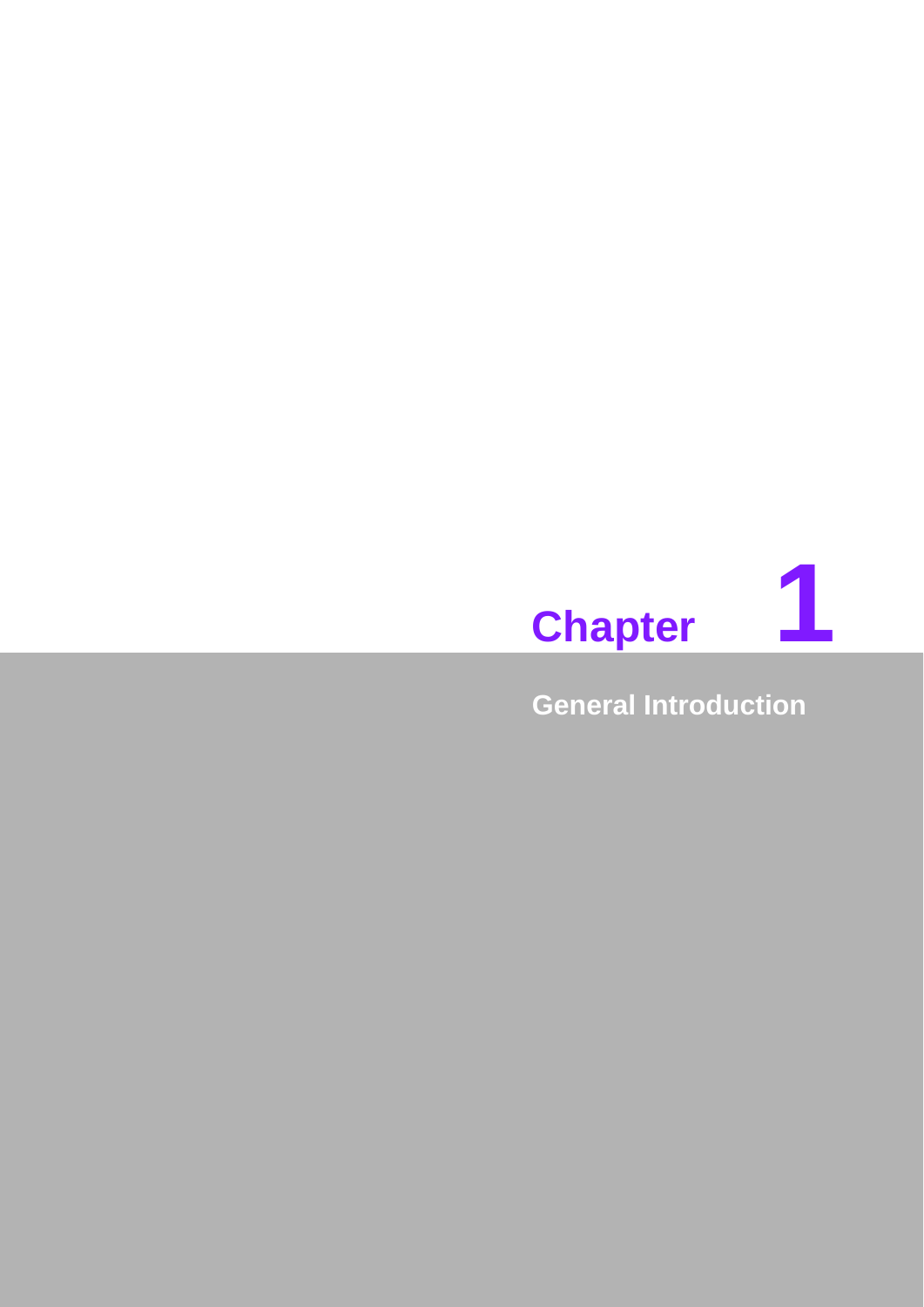## <span id="page-7-0"></span>**1.1 Introduction**

WISE-1020 series is a wireless IoT node with a Linear/Dust Network ARM Cortex-M3 Processor. It is a self-forming and self-healing mesh network device complaint to 6LoWPAN Internet Protocol (IP) and IEEE802.15.4e standard. With time synchronization, channel hopping and full mesh network, it offers wire-like reliability and the world's lowest power WSN solution.

## <span id="page-7-1"></span>**1.2 Features**

- Self-forming and self-healing mesh network
- Interference robust by time synchronization and transmission frequency hopping design
- Network-wide reliability and power optimization
- AES-128 bit encryption security
- Compliant to 6LoWPAN Internet Protocol (IP) and IEEE 802.15.4e
- Industry-leading low power radio technology with:
	- $-$  > 4.5mA to Receive a packet
	- $-$  > 5.4mA to Transmit at 0dBm
	- $-$  > 9.7mA to Transmit at 8dBm
- Supports various power inputs: USB DC power, 3-pin DC input power

## <span id="page-7-2"></span>**1.3 Product Specifications**

| <b>Processor</b>                         | <b>MCU</b>                 | Linear/ Dust Network ARM Cortex-M3<br>Processor               |
|------------------------------------------|----------------------------|---------------------------------------------------------------|
| <b>System</b>                            | <b>SRAM</b>                | 72kB                                                          |
|                                          | Flash                      | 512kB                                                         |
|                                          | <b>Frequency Band</b>      | $2.4000 - 2.4835$ GHz                                         |
|                                          | Number of Channels         | 15                                                            |
|                                          | <b>Channel Separation</b>  | 5 MHz                                                         |
| Radio                                    | Modulation                 | IEEE 802.15.4 Direct Sequence Spread<br>Spectrum (DSSS)       |
|                                          | Raw Data Rate              | 250 kbps                                                      |
|                                          | Antenna Pin ESD protection | $\pm 6000$ V                                                  |
|                                          | Analog (I)                 | 3                                                             |
| I/O Interface                            | Digital (I/O)              | $DI$ 4/DO 3<br>(up to 16 DIO by OCSDK development<br>request) |
|                                          | <b>UART</b>                | 1                                                             |
| <b>Power Source</b>                      | Micro USB DC Power         | DC <sub>5V</sub>                                              |
|                                          | 3-Pin DC Input Power       | DC 5-12V                                                      |
|                                          | Receive a Packet           | 4.5mA                                                         |
| <b>Radio Power</b><br><b>Consumption</b> | Transmit at 0dBm           | 5.4mA                                                         |
|                                          | Transmit at 8dBm           | 9.7 <sub>m</sub> A                                            |
| Mechanical                               | Dimensions (LxW)           | 75 x 60 mm                                                    |
|                                          | Weight                     | 35g                                                           |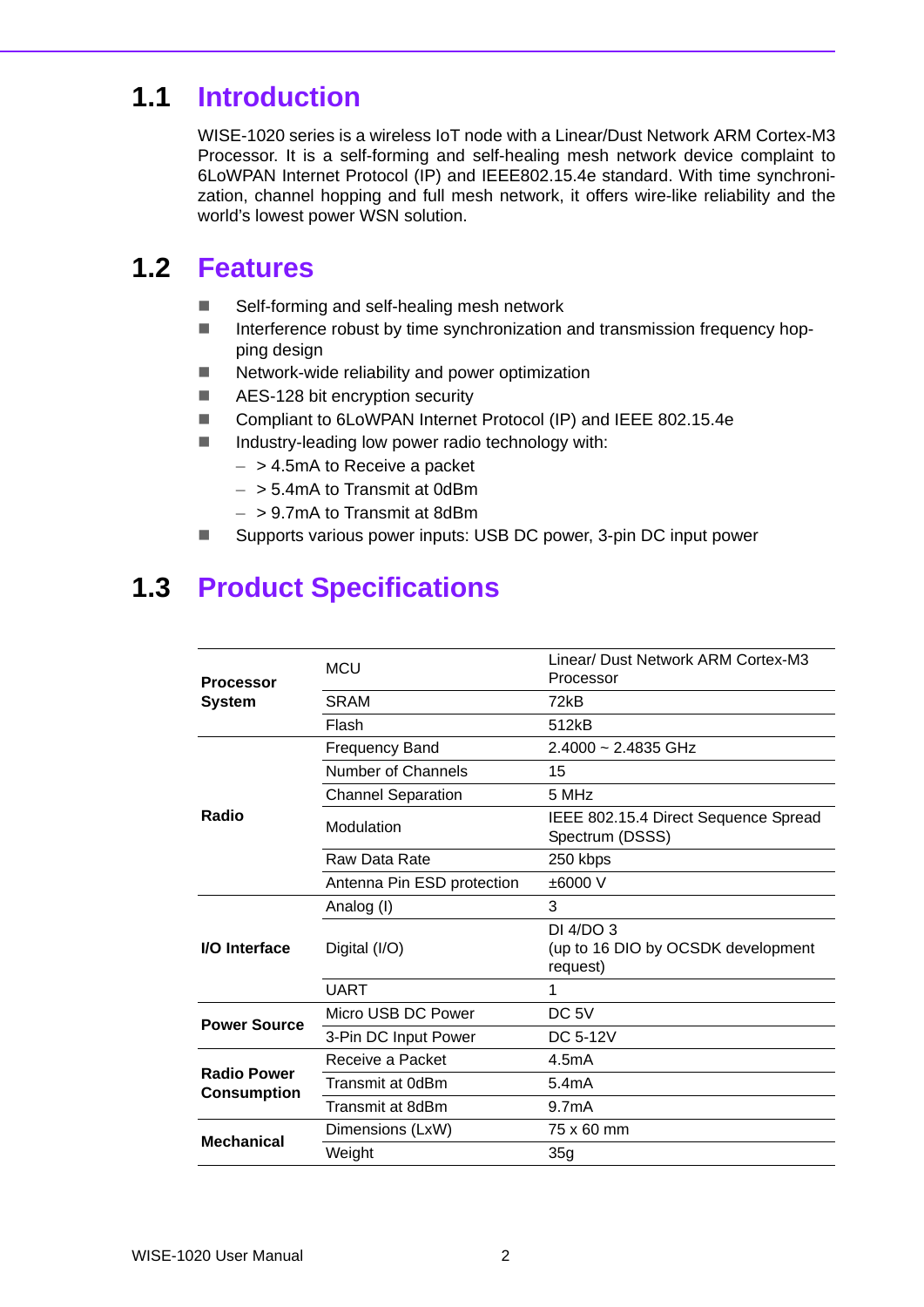|                    | <b>Operating Temperature</b> | $-40 \sim 85^{\circ}$ C                         |  |  |
|--------------------|------------------------------|-------------------------------------------------|--|--|
| <b>Environment</b> | <b>Operating Humidity</b>    | 5% ~ 95% Relative Humidity, non-con-<br>densing |  |  |

## <span id="page-8-0"></span>**1.4 Board Dimension**



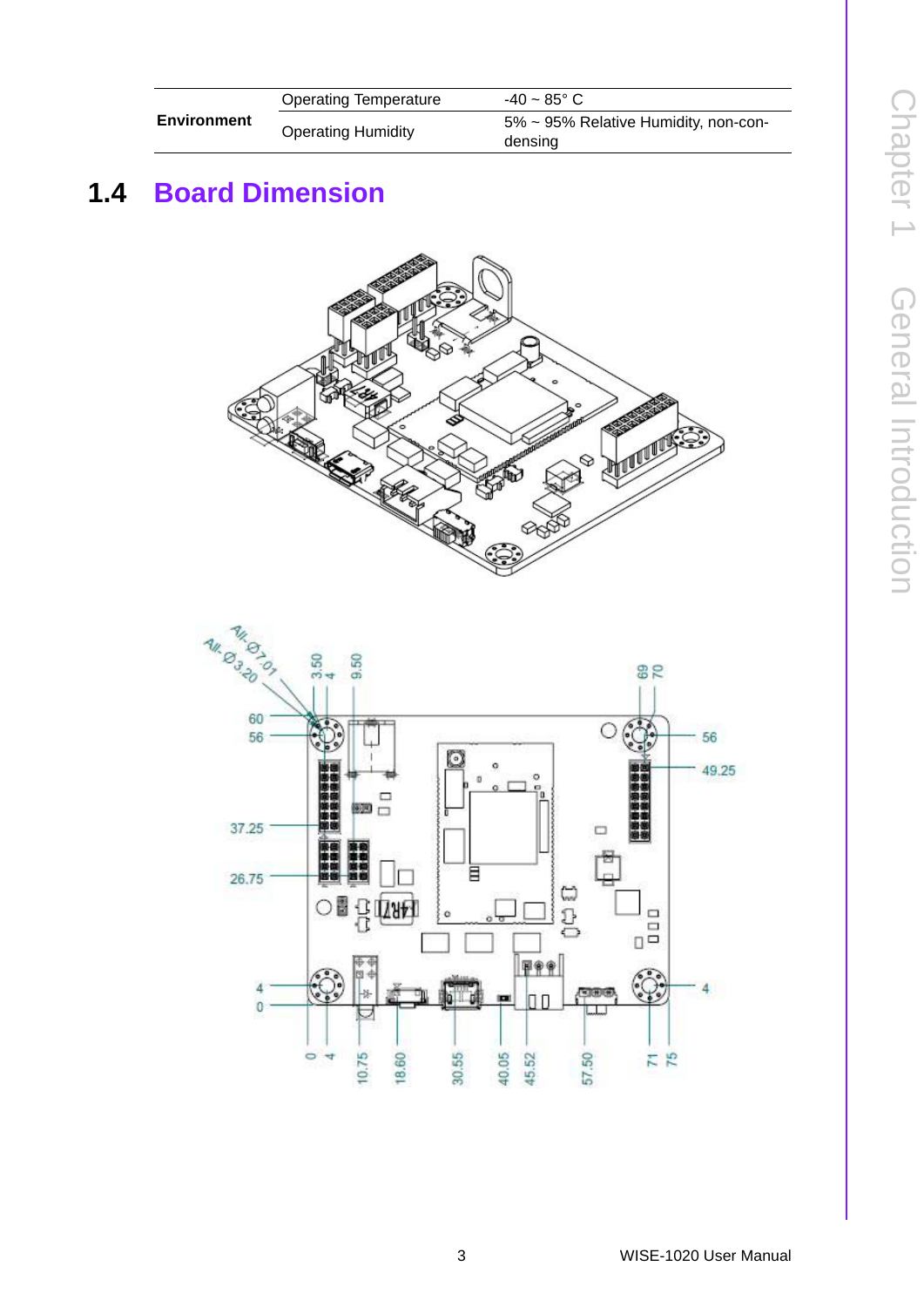



 $\frac{1}{2}$ 

Ŧ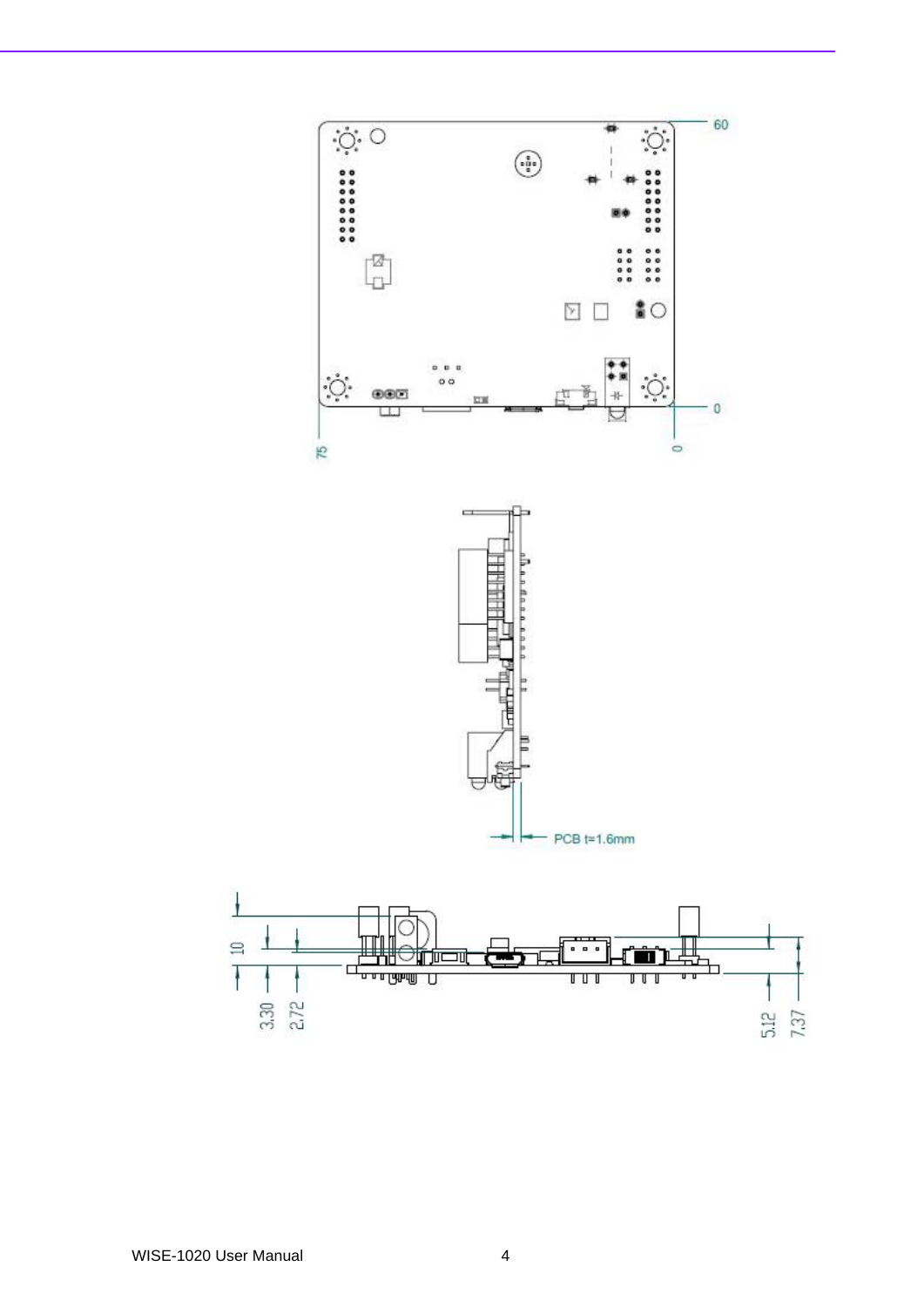

<span id="page-10-0"></span>**2H/W Installation**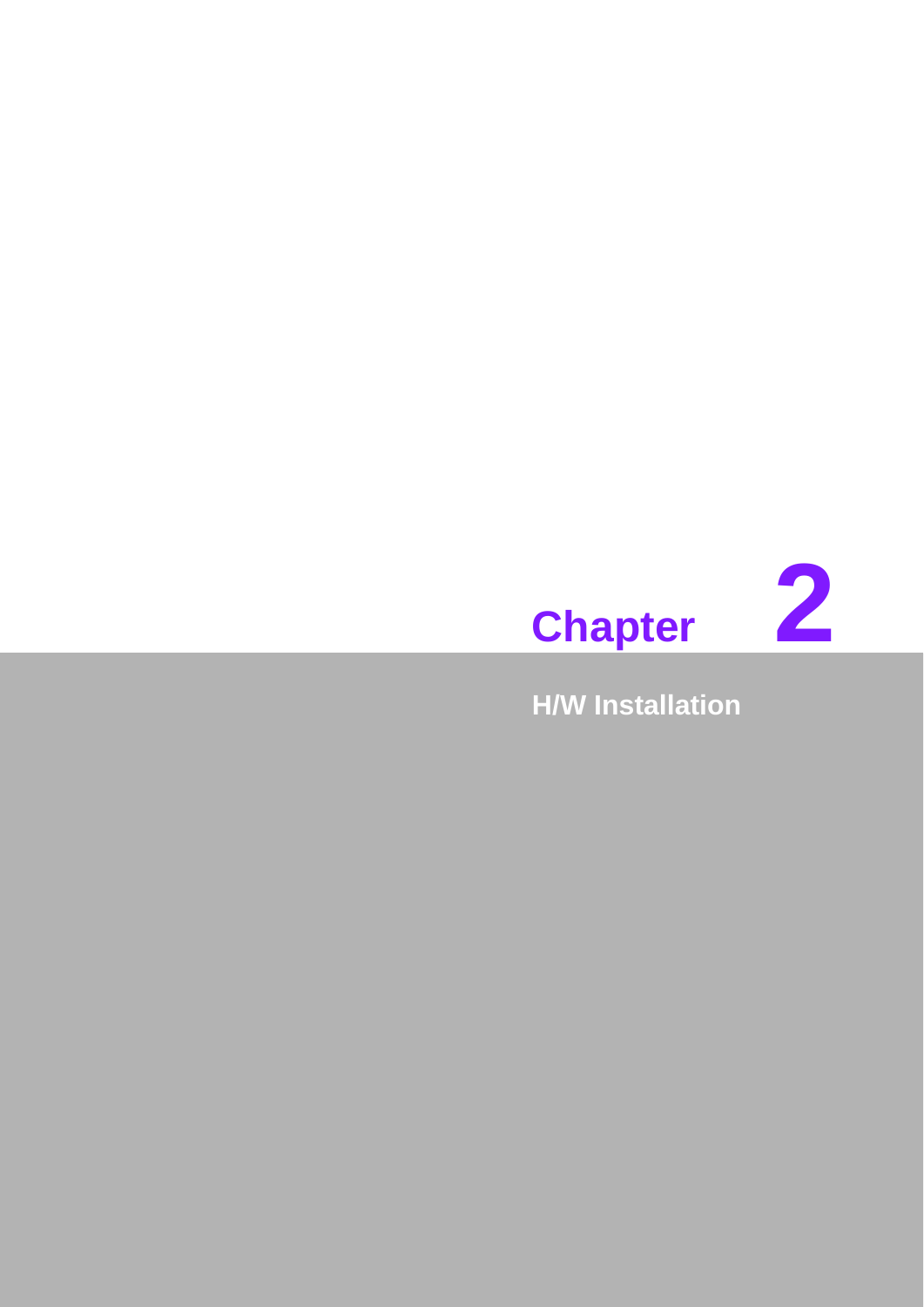## <span id="page-11-0"></span>**2.1 Switch and Jumper**

The WISE-1020 series has two switches and two connectors that allow you to change the settings. The table below lists the functions of the various switches and connectors.

| Label           | <b>Function</b>            |  |
|-----------------|----------------------------|--|
| SW <sub>1</sub> | <b>System Power Switch</b> |  |
| SW <sub>2</sub> | <b>Reset Button</b>        |  |
| CN <sub>6</sub> | LED1 Power On/Off          |  |
| CN <sub>7</sub> | Micro USB Power On/Off     |  |

## <span id="page-11-1"></span>**2.2 Connectors and Headers**

Onboard connectors link WISE-1020 to external devices such as sensor board and peripheral devices. The table below lists the function of each of the board's connectors.

| <b>Connector Name</b> | <b>Function</b>                |
|-----------------------|--------------------------------|
| CN <sub>1</sub>       | Reverse GPIO Connector         |
| CN <sub>2</sub>       | Analog Input Connector         |
| CN <sub>3</sub>       | <b>Sensor Board Connector</b>  |
| CN <sub>4</sub>       | <b>Sensor Board Connector</b>  |
| USB <sub>1</sub>      | <b>USB Power Connector</b>     |
| <b>BATT PWR1</b>      | 3-Pin DC Input Power Connector |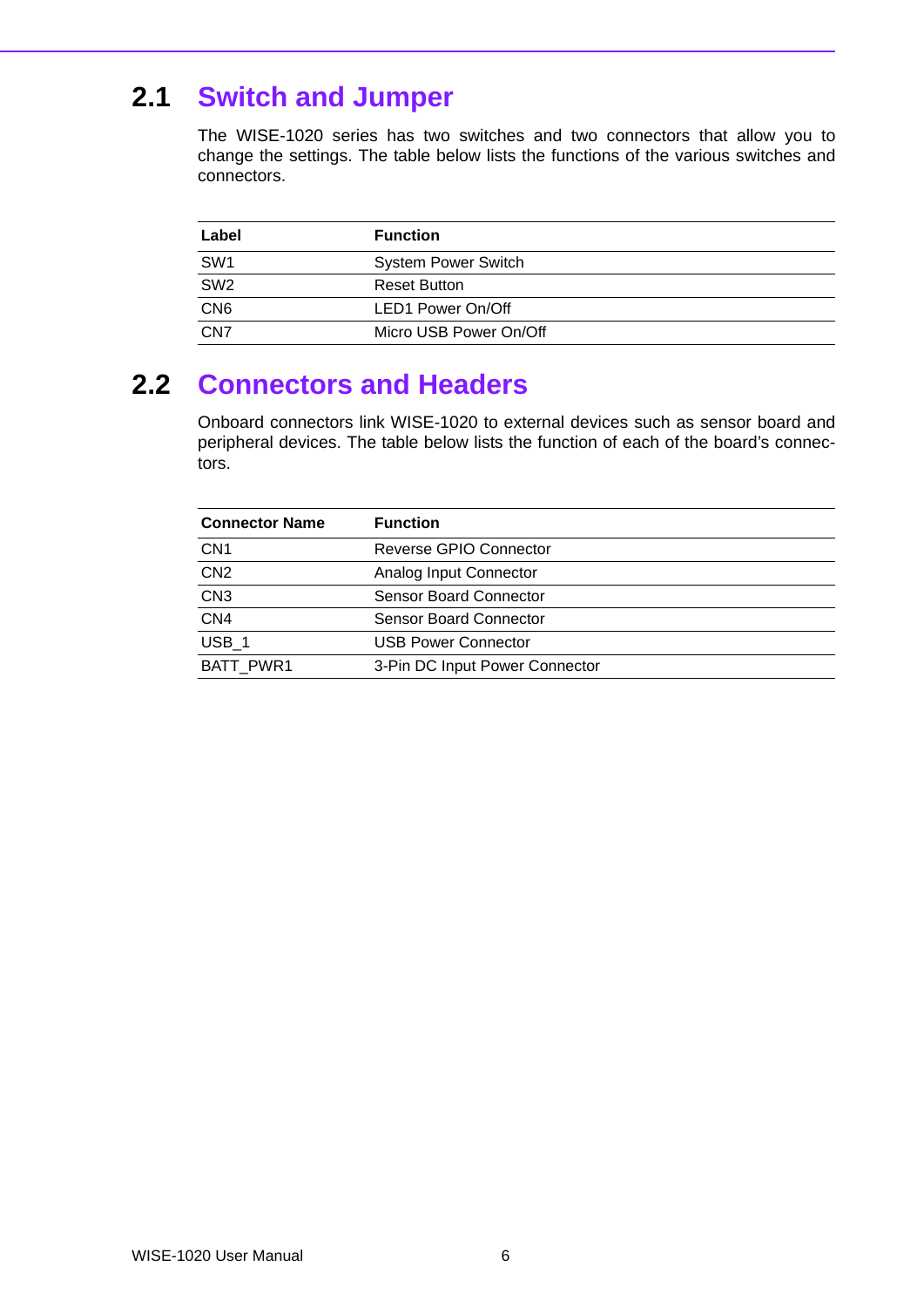## <span id="page-12-0"></span>**2.3 Locating Connectors**



## <span id="page-12-1"></span>**2.4 Block Diagram**



## <span id="page-12-2"></span>**2.5 Setting Switch**

### <span id="page-12-3"></span>**2.5.1 System Power Switch (SW1)**



```
Setting Function
```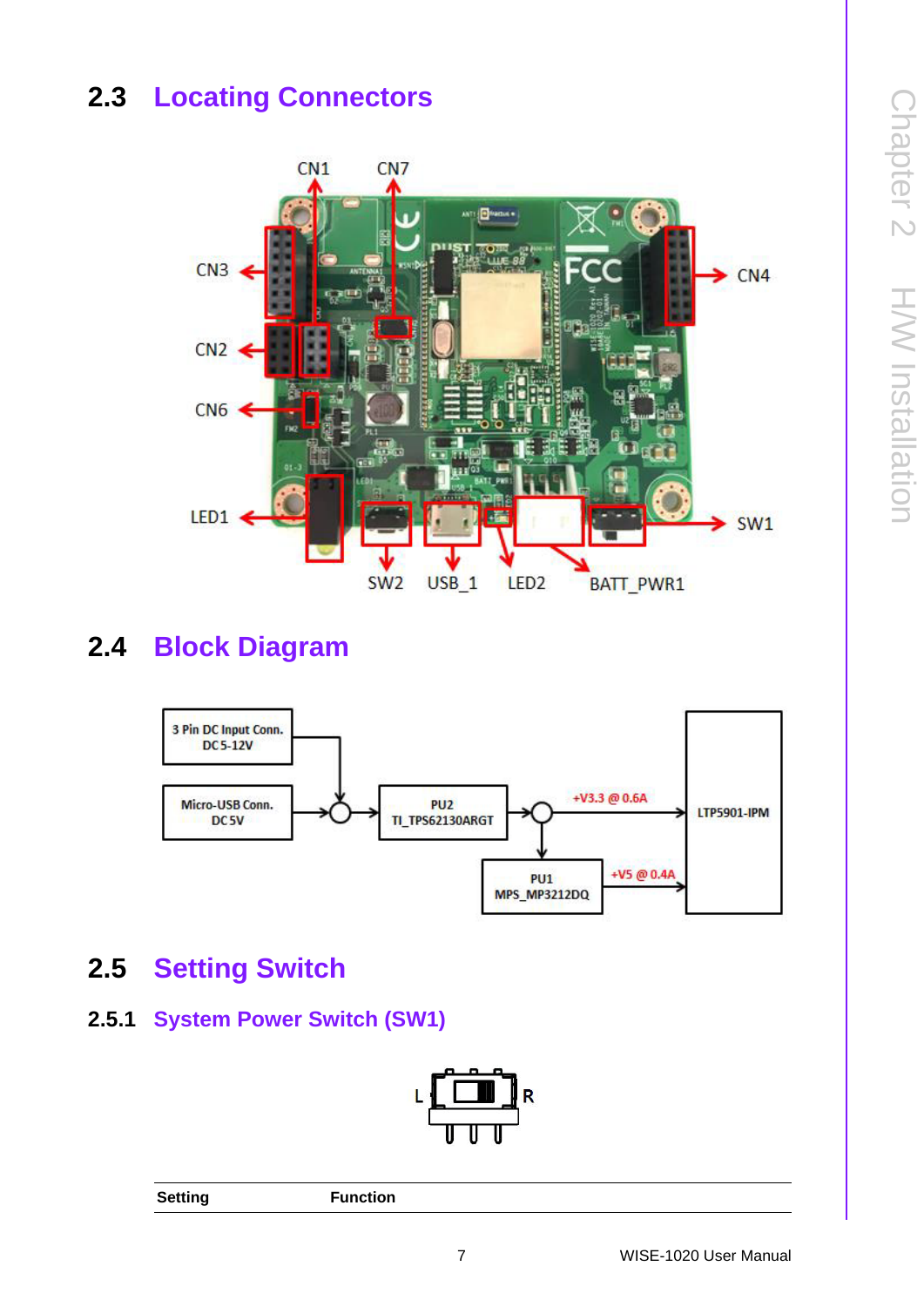| Switch right | Power off (default) |
|--------------|---------------------|
| Switch left  | Power on            |

### <span id="page-13-0"></span>**2.5.2 Reset Button (SW2)**



| <b>Setting</b>    | <b>Function</b> |
|-------------------|-----------------|
| Push reset button | System reset    |

## <span id="page-13-1"></span>**2.6 Setting Jumper**

### <span id="page-13-2"></span>**2.6.1 Jumper Description**

You may configure your card to match the needs of your application by setting jumpers. A jumper is a metal bridge used to close an electric circuit. It consists of two metal pins and a small metal clip (often protected by a plastic cover) that slides over the pins to connect them. To "close" a jumper, you connect the pins with the clip. To "open" a jumper, you remove the clip.



The jumper settings are schematically depicted in this manual as follows.



A pair of needle-nose pliers may be helpful when working with jumpers. If you have any doubts about the best hardware configuration for your application, contact your local distributor or sales representative before you make any changes. Generally, you simply need a standard cable to make most connections.

### <span id="page-13-3"></span>**2.6.2 LED1 Power On/Off (CN6)**

| <b>Setting</b> | <b>Function</b>         |
|----------------|-------------------------|
| Close          | LED1 Power On (default) |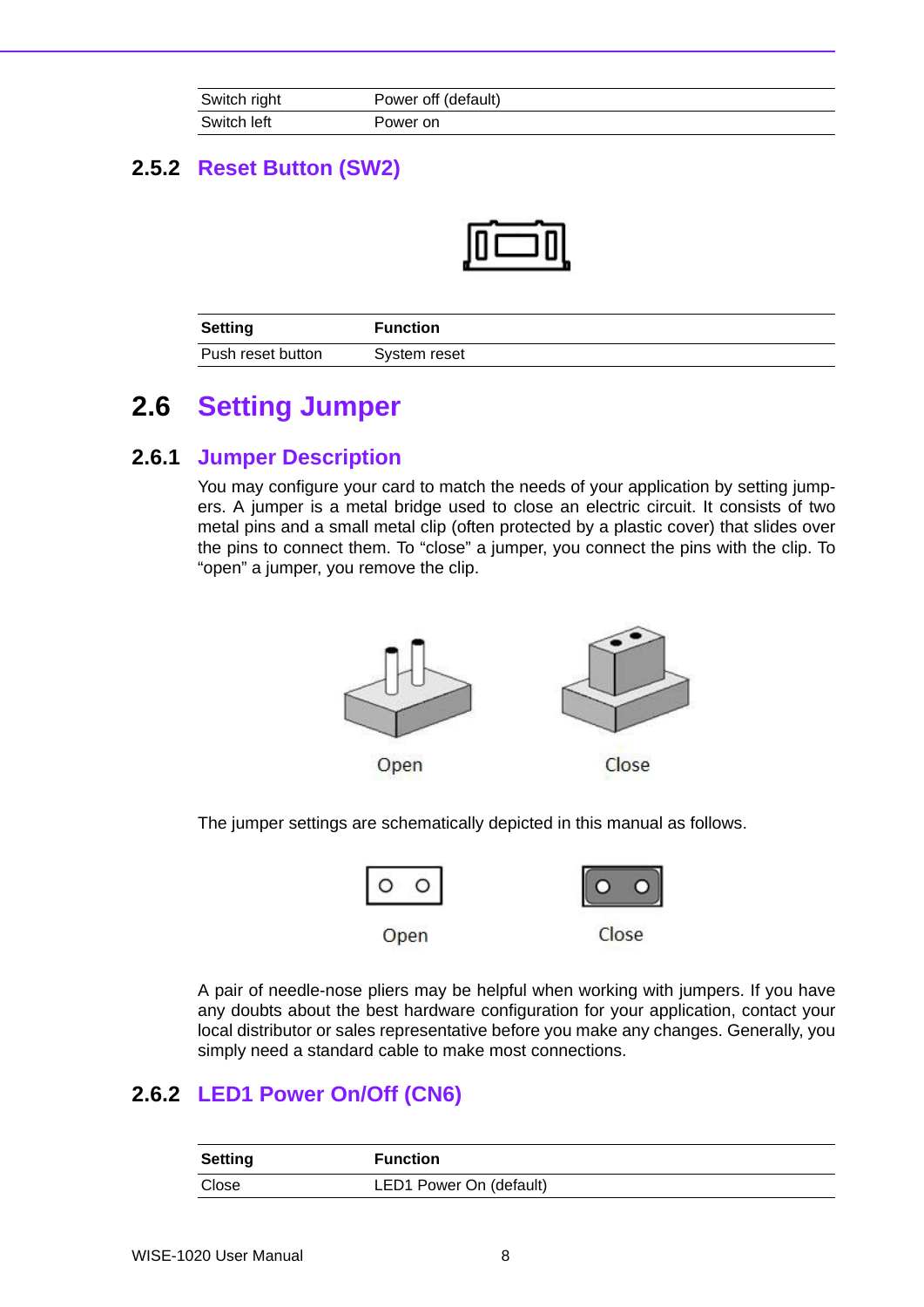## <span id="page-14-0"></span>**2.6.3 Micro USB Power On/Off (CN7)**

| <b>Setting</b> | <b>Function</b>              |  |
|----------------|------------------------------|--|
| Close          | Micro USB Power On (default) |  |
| Open           | Micro USB Power Off          |  |

## <span id="page-14-1"></span>**2.7 Power Connector**

### <span id="page-14-2"></span>**2.7.1 Micro USB Power Connector (USB\_1)**



| Pin | <b>Signal Name</b> |
|-----|--------------------|
|     | +5V_USB            |
| 2   | N/A                |
| 3   | N/A                |
| 4   | GND                |

### <span id="page-14-3"></span>**2.7.2 3-Pin DC Input Power Connector (BATT\_PWR1)**

WISE-1020 supports 5~12V DC input, users can connect battery or DC power adapter through this connector.



| Pin | <b>Signal Name</b> |
|-----|--------------------|
| и   | +Vin_Cell          |
| ⌒   | +Vin_Cell          |
| 3   | <b>GND</b>         |

## <span id="page-14-4"></span>**2.8 GPIO Connector (CN1)**

WISE-1020 supports 8-bit GPIO by default, this is reserved for OCSDK development.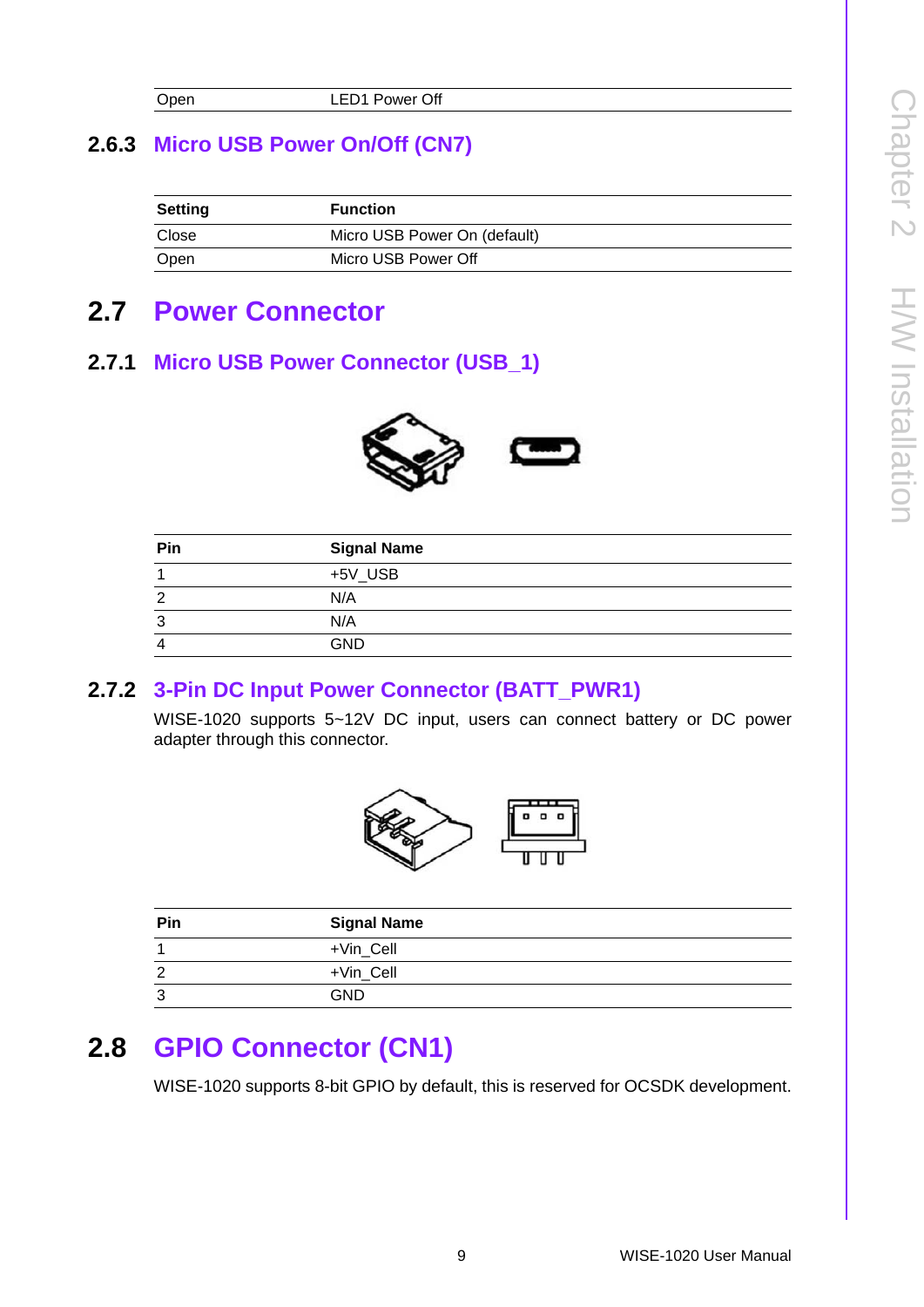| <b>Pin</b> | <b>Pin Name</b>    | <b>Function</b>                                   |
|------------|--------------------|---------------------------------------------------|
|            | <b>RFU</b>         | Reserved for OCSDK Development (Master mode only) |
|            | GPIO <sub>20</sub> | <b>System Power LED</b>                           |
|            | <b>RFU</b>         | Reserved for OCSDK Development (Master mode only) |
|            | <b>RFU</b>         | Reserved for OCSDK Development (Master mode only) |
| 5          | <b>RFU</b>         | Reserved for OCSDK Development (Master mode only) |
|            | <b>RFU</b>         | Reserved for OCSDK Development (Master mode only) |
|            | <b>RFU</b>         | Reserved for OCSDK Development (Master mode only) |
|            | <b>RFU</b>         | Reserved for OCSDK Development (Master mode only) |

## <span id="page-15-0"></span>**2.9 Analog Input Connector (CN2)**

In master mode, users can get analog input through this connector, it accepts 3 analog signals and supports 3.3 V and 5 V power.

| CN <sub>2</sub> |  |  |  |  |
|-----------------|--|--|--|--|
|                 |  |  |  |  |
|                 |  |  |  |  |
|                 |  |  |  |  |
|                 |  |  |  |  |

| Pin            | <b>Pin Name</b>   | <b>Function</b>                                                           |
|----------------|-------------------|---------------------------------------------------------------------------|
|                | AI 3              | Default for 3-Pin DC input power detection (Only for<br>slave mode usage) |
| 2              | CB power-on_+3.3V | Provide sensor board power                                                |
| 3              | $AI_2$            | Analog Input (Voltage 0~+1.8V)                                            |
| $\overline{4}$ | N/A               | N/A                                                                       |
| 5              | $AI_1$            | Analog Input (Voltage 0~+1.8V)                                            |
| 6              | <b>GND</b>        | Ground                                                                    |
|                | AI 0              | Analog Input (Voltage 0~+1.8V)                                            |
| 8              | CB power-on_+5V   | Provide sensor board power                                                |
|                |                   |                                                                           |

## <span id="page-15-1"></span>**2.10 Sensors Connector**

### <span id="page-15-2"></span>**2.10.1 Sensor Connector (CN3)**

In slave mode, users can gather the sensor board data from this connector.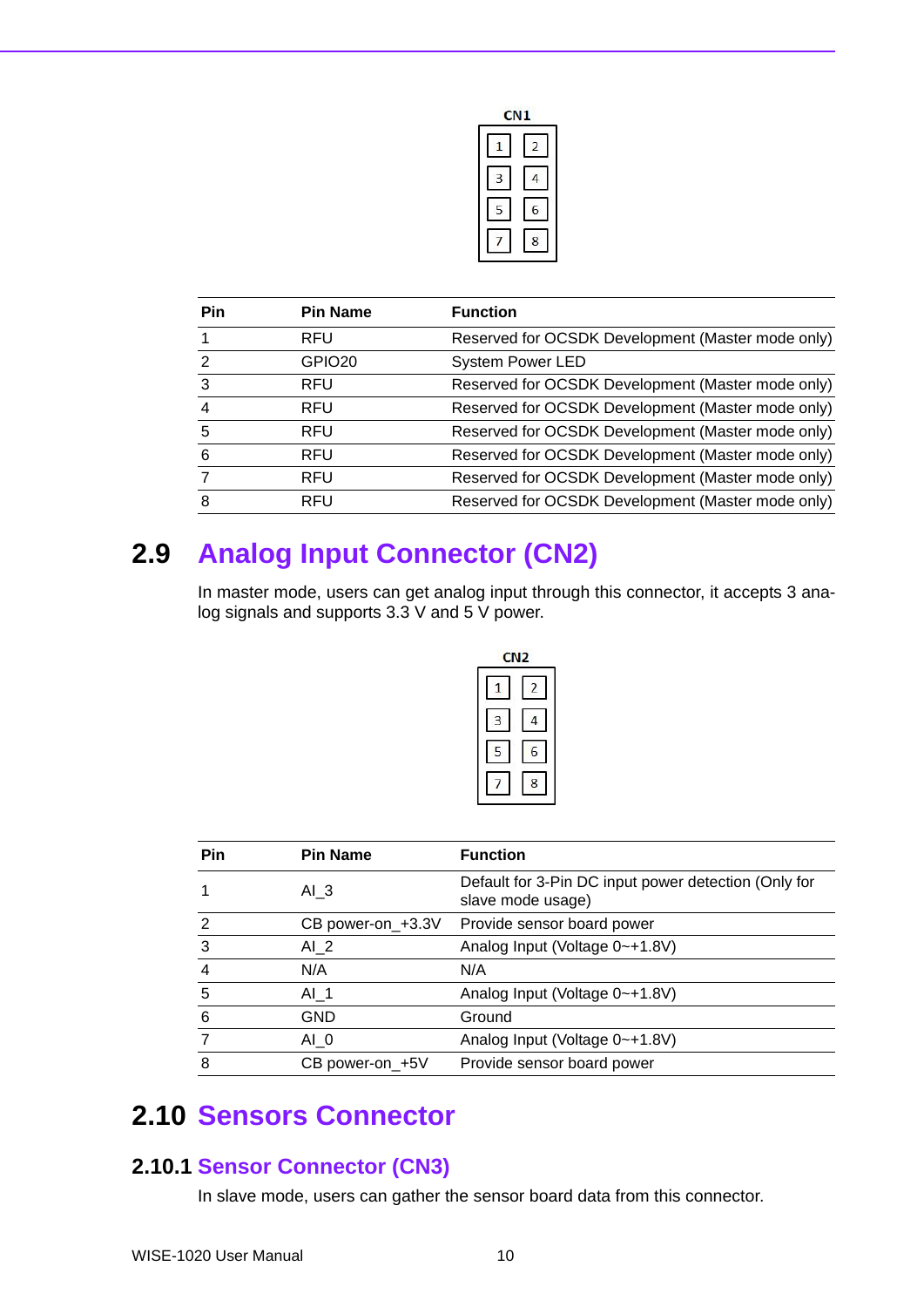| CN <sub>3</sub> |
|-----------------|
|                 |
|                 |
|                 |
|                 |
| 10              |
| 12              |
|                 |
|                 |

| Pin            | <b>Pin Name</b>    | <b>Function</b>                             |
|----------------|--------------------|---------------------------------------------|
| 1              | UARTCO_TX          | <b>CLI UART 0 Transmit</b>                  |
| $\overline{2}$ | RESET#             | Reset Input, Active Low                     |
| 3              | UARTCO_RX          | <b>CLI UART 0 Receive</b>                   |
| 4              | FLASH P ENn        | Flash Program Enable, Active Low            |
| 5              | GPIO6              | Reserve GPIO Output port (Master mode only) |
| 6              | CB power-on_+5V    | Provide sensor board power                  |
| $\overline{7}$ | GPIO <sub>5</sub>  | Reserve GPIO Output port (Master mode only) |
| 8              | GPIO <sub>26</sub> | Reserve GPIO Input port (Master mode only)  |
| 9              | GPIO4              | Reserve GPIO Input port (Master mode only)  |
| 10             | GPIO <sub>23</sub> | <b>Action States LED</b>                    |
| 11             | GPIO3              | Reserve GPIO Input port (Master mode only)  |
| 12             | GPIO <sub>22</sub> | Reserve GPIO Output port (Master mode only) |
| 13             | N/A                | N/A                                         |
| 14             | GPIO21             | Reserve GPIO Input port (Master mode only)  |

## <span id="page-16-0"></span>**2.10.2 Sensor Connector (CN4)**

In slave mode, users can gather the sensor board data from this connector.

| CN <sub>4</sub> |    |  |  |
|-----------------|----|--|--|
|                 |    |  |  |
|                 |    |  |  |
|                 |    |  |  |
|                 |    |  |  |
|                 | 10 |  |  |
|                 |    |  |  |
|                 |    |  |  |
|                 |    |  |  |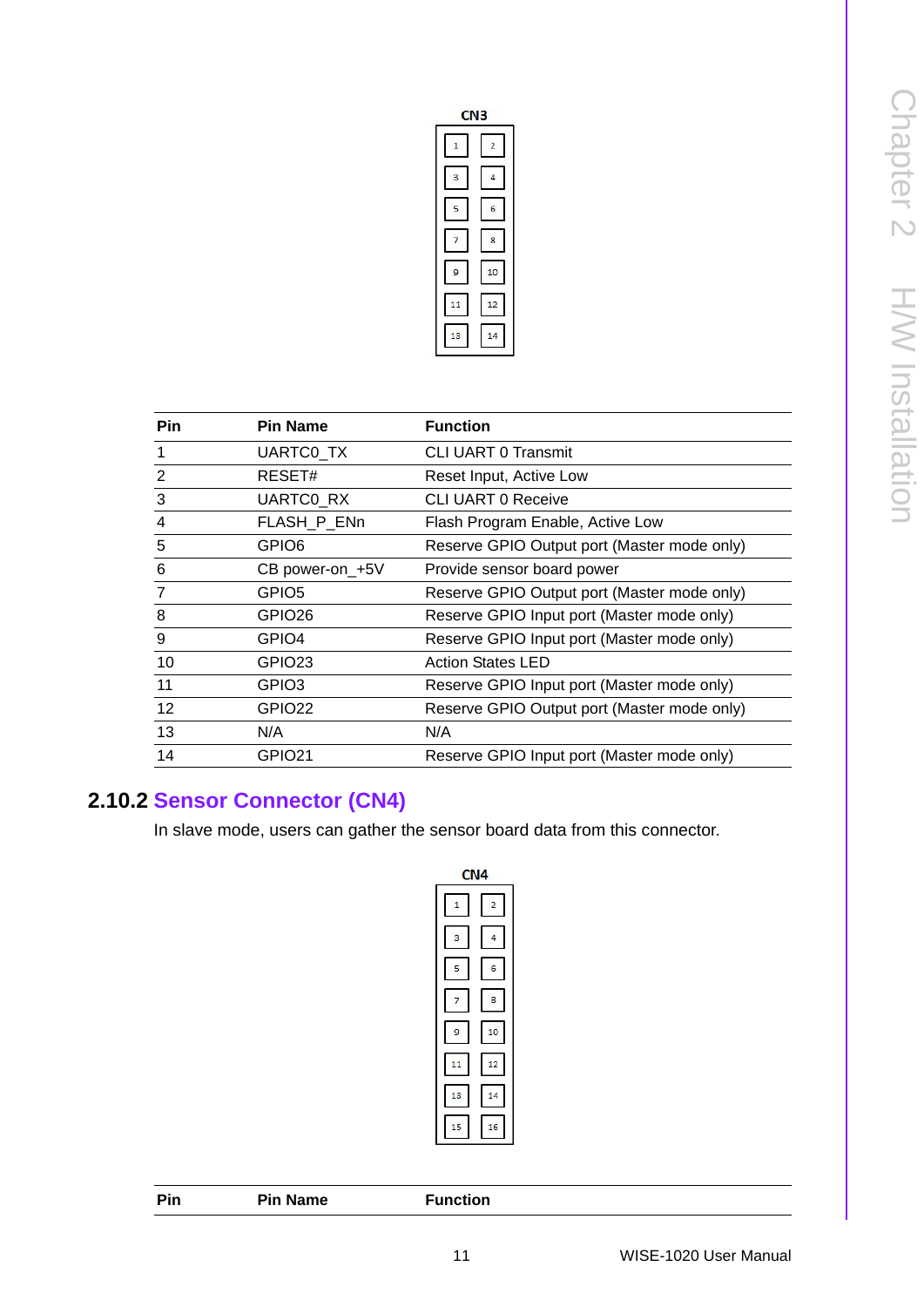| 1              | UART_TX           | <b>UART Transmit</b>                                                                                                                                     |
|----------------|-------------------|----------------------------------------------------------------------------------------------------------------------------------------------------------|
| $\overline{2}$ | <b>INHIBIT</b>    | The RADIO_INHIBIT input enables an external con-<br>troller to temporarily disable the radio software driv-<br>ers                                       |
| 3              | UART_TX_CTS#      | UART Transmit (CTS) Clear to Send, Active Low                                                                                                            |
| 4              | TIME#             | Time Capture Request, Active Low. Strobing the<br>TIMEn input is the most accurate method to acquire<br>the network time maintained by Eterna.           |
| 5              | UART_TX_RTS#      | UART Transmit (RTS) Request to Send, Active Low                                                                                                          |
| 6              | <b>SLEEPn</b>     | The SLEEPn function is not currently supported in<br>software. The SLEEPn input must be tied, pulled or<br>actively driven high to avoid excess leakage. |
| $\overline{7}$ | UART_RX           | <b>UART Receive</b>                                                                                                                                      |
| 8              | <b>RESET N</b>    | Reset Input, Active Low                                                                                                                                  |
| 9              | UART_RX_CTS#      | UART Receive (CTS) Clear to Send, Active Low                                                                                                             |
| 10             | <b>GND</b>        | Ground                                                                                                                                                   |
| 11             | UART_RX_RTS#      | UART Receive (RTS) Request to Send, Active Low                                                                                                           |
| 12             | CB power-on_+3.3V | Provides sensor board power                                                                                                                              |
| 13             | N/A               | N/A                                                                                                                                                      |
| 14             | CB power-on_+3.3V | Provides sensor board power                                                                                                                              |
| 15             | N/A               | N/A                                                                                                                                                      |
| 16             | <b>GND</b>        | Ground                                                                                                                                                   |

## <span id="page-17-0"></span>**2.11 LED Indication**

There are three LEDs on WISE-1020. In master mode, they represent different states; In slave mode, these LED are disabled. The following table shows the indication of the LEDs.

| <b>LED</b>               | <b>Position</b><br>Color |        | <b>LED State</b> | <b>NIC State</b>             |  |  |
|--------------------------|--------------------------|--------|------------------|------------------------------|--|--|
|                          | LED1                     | Green  | On               | System Power On              |  |  |
| <b>System Power LED</b>  |                          |        | Off              | <b>System Power Off</b>      |  |  |
|                          | LED1                     | Yellow | <b>Blink</b>     | <b>Connecting to Network</b> |  |  |
| <b>Action Status LED</b> |                          |        | On               | <b>Connection Success</b>    |  |  |
|                          |                          |        | Off              | <b>Searching Network</b>     |  |  |
| Micro USB Power LED      | LED <sub>2</sub>         | Red    | On               | Micro USB Power On           |  |  |
|                          |                          |        | Off              | Micro USB Power Off          |  |  |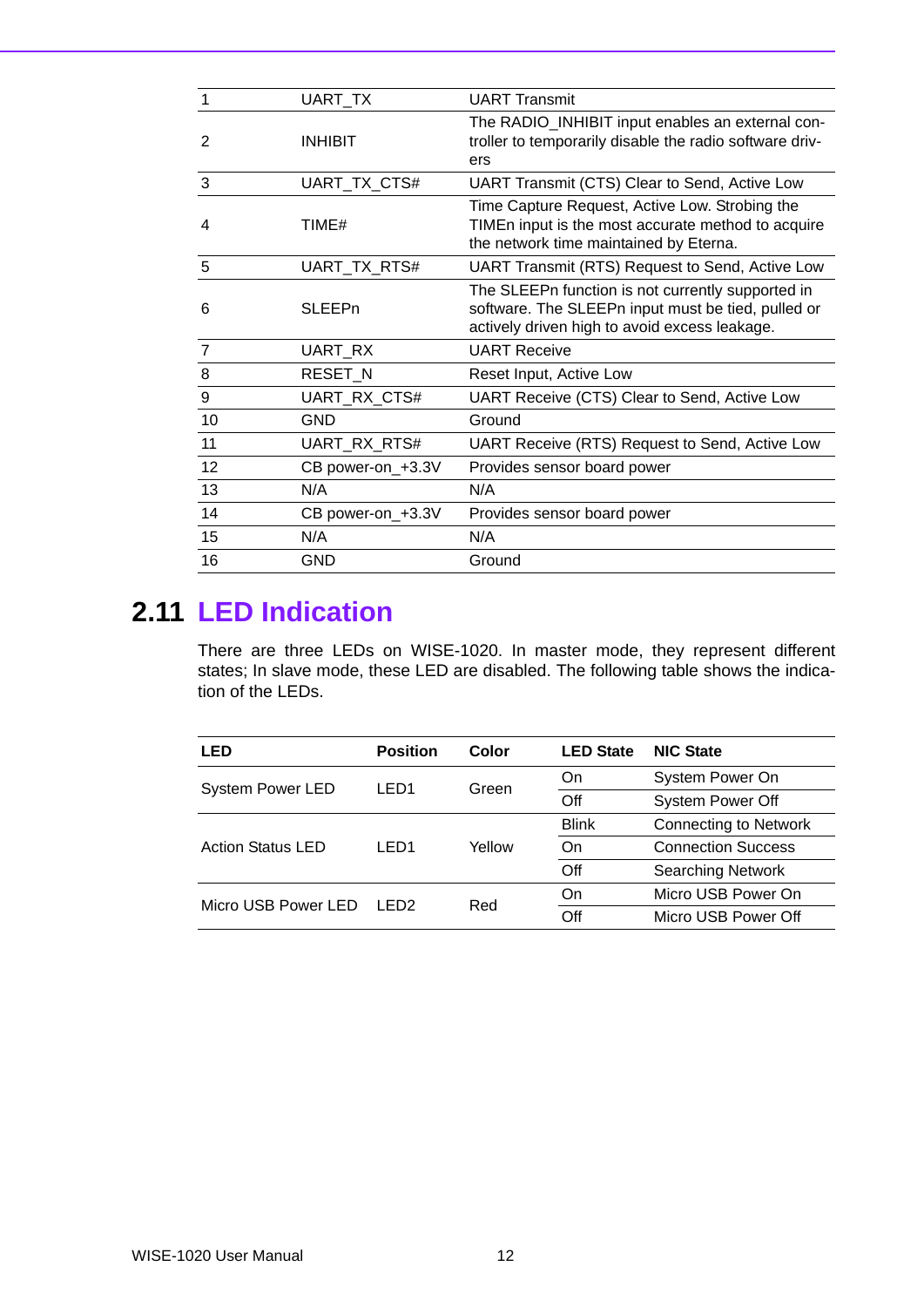

<span id="page-18-0"></span>**3Radio**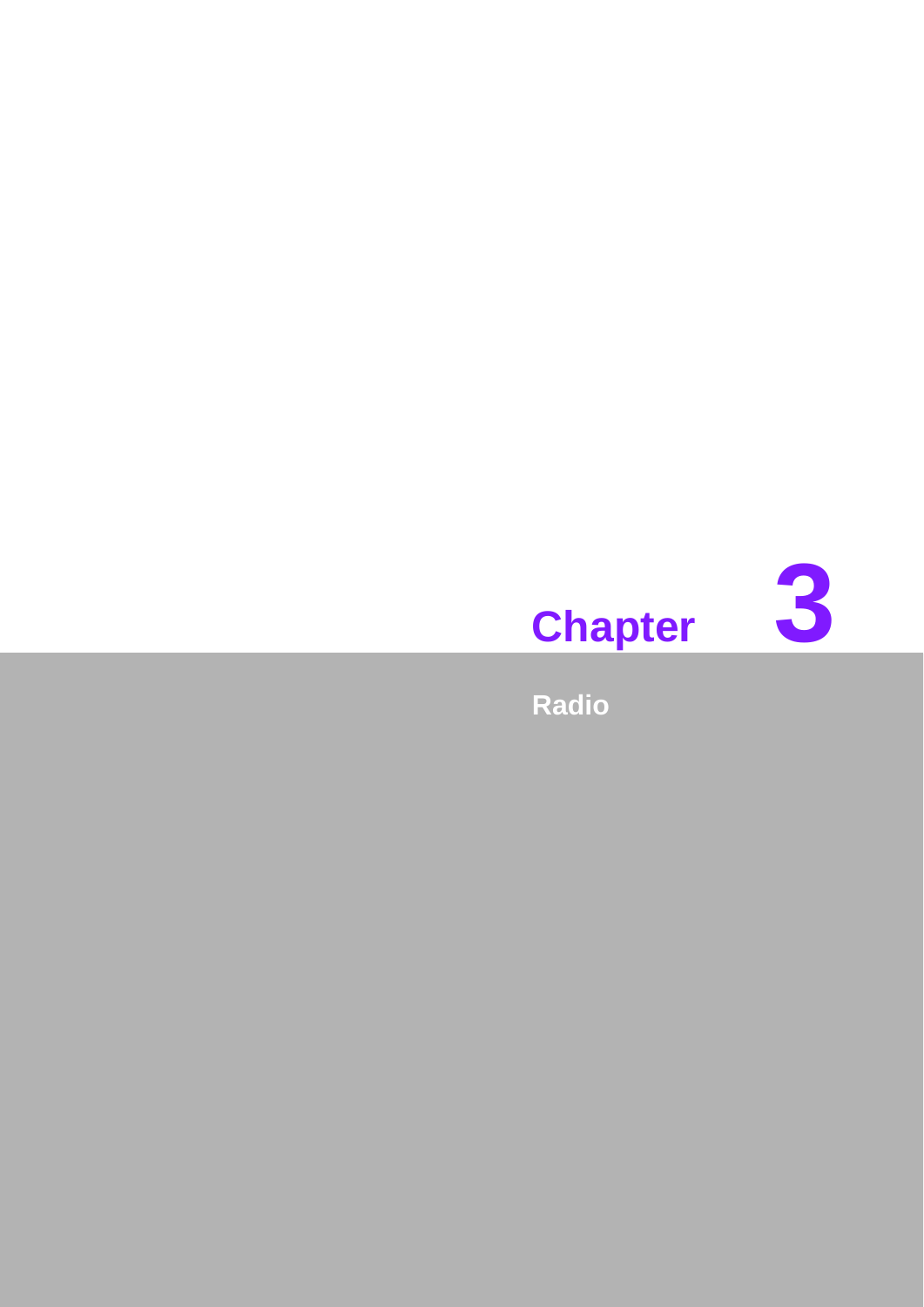## <span id="page-19-0"></span>**3.1 Radio Specifications**

| <b>Parameter</b>                     | <b>Conditions</b>                                       | MIN    | TYP               | MAX    | Units |
|--------------------------------------|---------------------------------------------------------|--------|-------------------|--------|-------|
| <b>Frequency Band</b>                |                                                         | 2.4000 |                   | 2.4835 | GHz   |
| Number of<br>Channels                |                                                         |        | 15                |        |       |
| Channel Sepa-<br>ration              |                                                         |        | 5                 |        | MHz   |
| <b>Channel Center</b><br>Frequency   | Where k=11 to 25, as Defined by IEEE<br>802.15.4        |        | $2405 + 5*(k-11)$ |        | MHz   |
| Modulation                           | IEEE 802.15.4 Direct Sequence<br>Spread Spectrum (DSSS) |        |                   |        |       |
| Raw Data Rate                        |                                                         |        | 250               |        | kbps  |
| Antenna Pin<br><b>ESD Protection</b> | HBM per JEDEC JESD22-A114F                              | ±6000  |                   |        | V     |
| Range                                | 25°C, 50% RH, +2dBi Omni-Direc-                         |        |                   |        |       |
| Indoor                               | tional Antenna, Antenna 2m                              |        | $50 - 100$        |        | m     |
| Outdoor                              | Above Ground                                            |        | 150~200           |        | m     |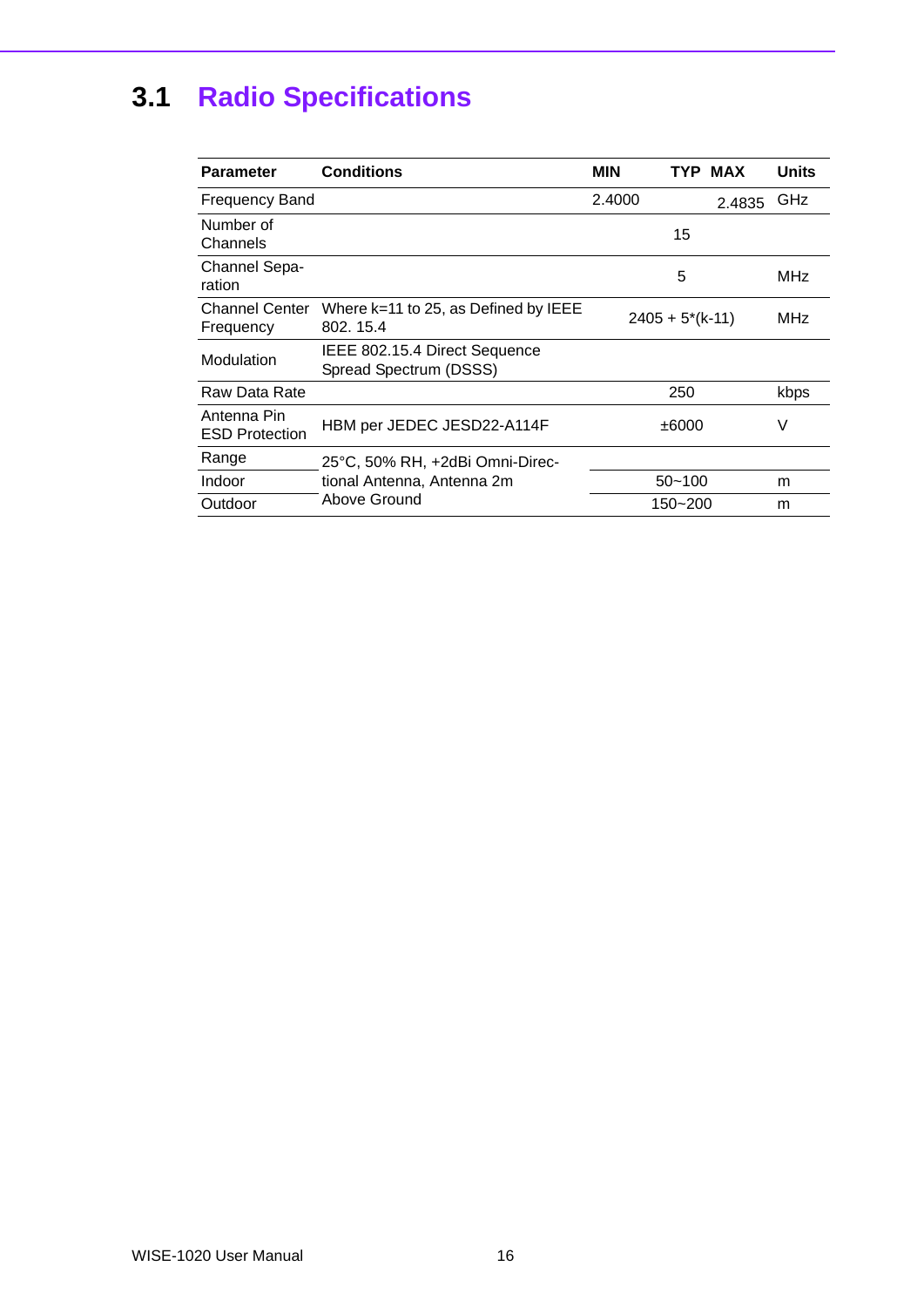

<span id="page-20-0"></span>**4SmartMesh Solution**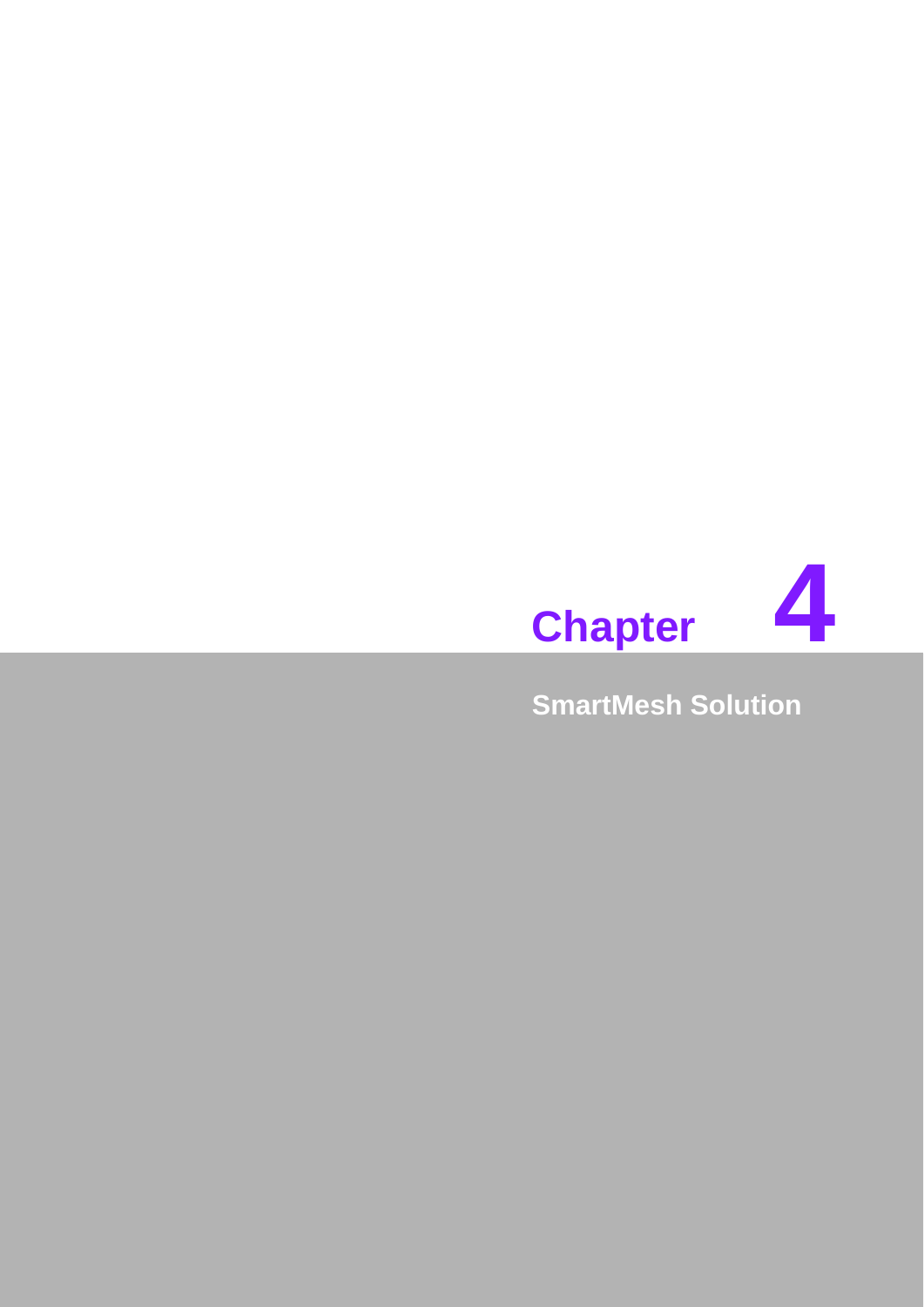## <span id="page-21-0"></span>**4.1 Introduction**

SmartMesh Solution is a self-managing, low power Internet Protocol (IP) network built from wireless nodes. With Dust's time-synchronized SmartMesh Solution, all nodes in the network route, gather and transmit data with via a single battery power that supports many years of operation. The SmartMesh Solution is readily configured via a software Application Programming Interface (API). SmartMesh Solution Nodes deliver a highly flexible networks with proven reliability and low power performance in an easy-to-integrate platform.

SmartMesh Solution Nodes are responsible for:

- Maintaining synchronization of the network
- Forwarding data from descendants
- Generating health reports to continually update network status
- Generating alarms to indicate failures, such as a lost path
- **Presenting user interfaces to a sensor application**

## <span id="page-21-1"></span>**4.2 Programmatic Joining**

To join the network, the device must be configured with the following parameters that bind the device to the network.

- **Network Id**
- Join Kev

These parameters are persistent and may be set once during commissioning.

### <span id="page-21-2"></span>**4.2.1 Network ID**

Overlapping installations can be arranged into separate networks by assigning unique Network ID to WISE-1020 and Wireless IoT Gateway in each network. WISE-1020 does not communicate with nodes or gateway using different Network IDs. You can set the Network ID through CLI command. Please refer to chapter 5 for more details.

| Parameter  | <b>Parameter Range</b> | <b>Default Value</b> |
|------------|------------------------|----------------------|
| Network ID | 1-65534                | 2001                 |

### <span id="page-21-3"></span>**4.2.2 Join Key**

Nodes use a join key to encrypt the initial join request when joining a network. If the join key used by the node does not match the node's join key configured on the Wireless IoT Gateway, the gateway will not be able to decrypt the join message and will not allow the node to join the network. By default, nodes and the gateway ship with a common join key set to a default value.

| <b>Parameter</b> | <b>Parameter Range</b>   | <b>Default Value</b>                 |
|------------------|--------------------------|--------------------------------------|
| Join Key         | 32 hexadecimal character | 4A4F494E414456414E54454<br>348494F54 |

### <span id="page-21-4"></span>**4.3 Auto Join**

The node can be configured to automatically search for and start joining its network after reboot in slave mode. This setting is controlled via persistent Auto Join parame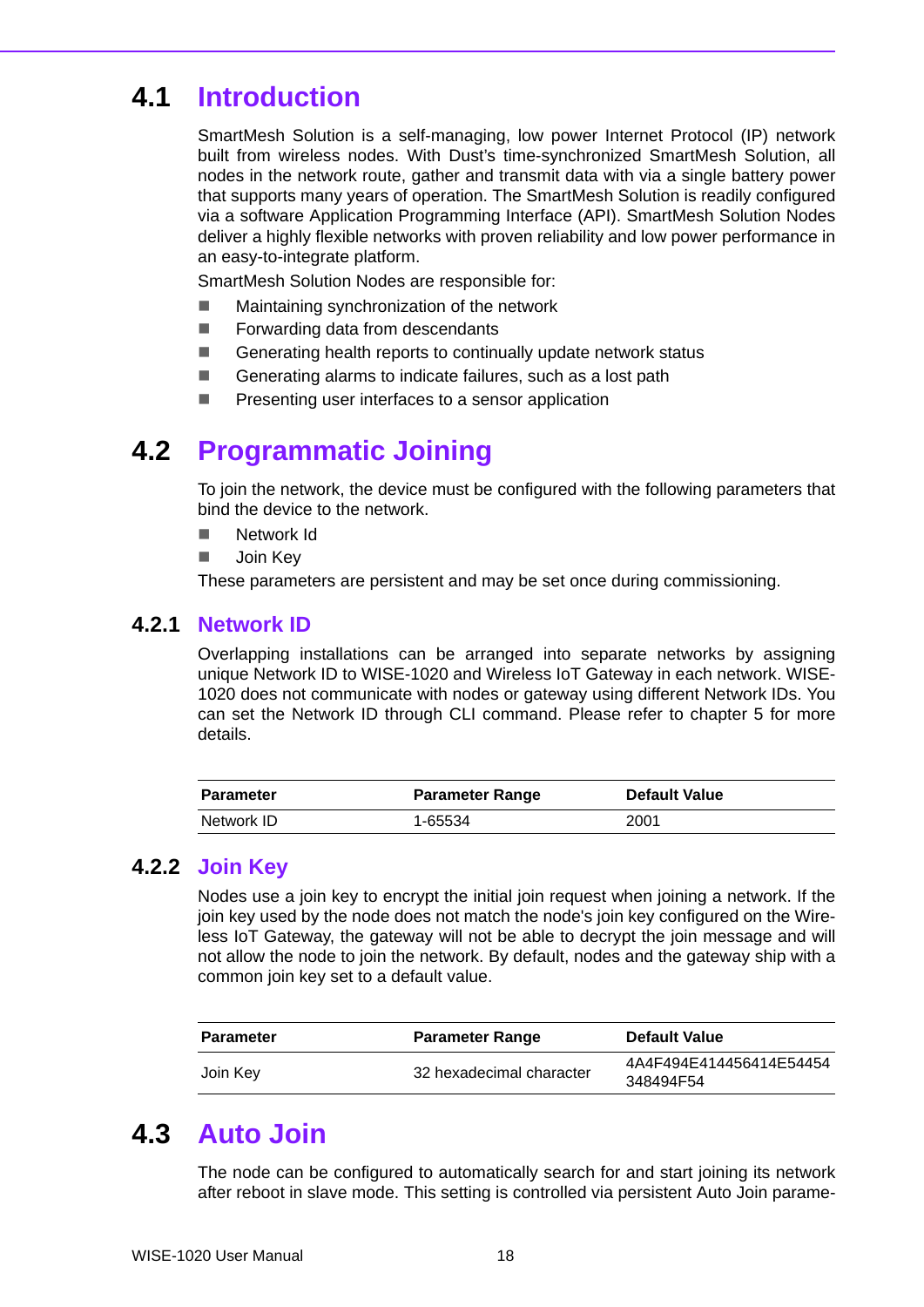ter. In this case, no explicit join command is required. Note that all parameters, such as Network ID, power source, etc. must be pre-configured.

*Warning! The Auto Join function can only run in slave mode. If you want to switch mode to master, you MUST set auto join off, or it will shut down.*



## <span id="page-22-0"></span>**4.4 Node Behavior**

### <span id="page-22-1"></span>**4.4.1 Mode**

Nodes have two modes that control joining and command termination behavior:

- Master, in which the node runs an application that commands and controls the join of a network. By default WISE-1020 is configured for master mode. The API support is disabled in master mode.
- Slave, a serially connected device to transmit commands and control join. By default WISE-1020 does not join a network on its own without auto join. The API is enabled in slave mode, and the device expects a serially attached application to connect to it. If auto join is enabled, the node in slave mode will join the network without requiring a serial application to issue a join command.

WISE-1020 can be set through the CLI command and persists after reset.

### <span id="page-22-2"></span>**4.4.2 Master Mode Behavior**

The **master** mode application can get the data from onboard analog and temperature sensors from a specific period of time, and read and write digital I/O. By default, the application will get and send temperature reports every 30s. A customer application can interface with the master mode application via OAP protocol.

## <span id="page-22-3"></span>**4.5 Factory Default Settings**

The WISE-1020 ships with the following factory defaults. The node can be returned to factory settings by using the restore node CLI command.

| <b>Parameter</b>      | <b>Default Value</b>                                                     |
|-----------------------|--------------------------------------------------------------------------|
| Network ID            | 1229                                                                     |
| <b>Transmit Power</b> | +8dBm                                                                    |
|                       | Join Key (16 bytes, Hex) 44 55 53 54 4E 45 54 57 4F 52 4B 53 52 4F 43 4B |
| <b>OTAP Lockout</b>   | 0 (permitted)                                                            |
| <b>Routing Mode</b>   | 0 (enable)                                                               |
| Join Duty Cycle       | 0xFF (100%) for DC9003B, 0x40 (25%) for others                           |
| maxStCurrent          | 0xFFFF (no limit)                                                        |
| minLifetime           | $0$ (no limit)                                                           |
| currentLimit          | $0$ (none)                                                               |
| Auto Join             | off                                                                      |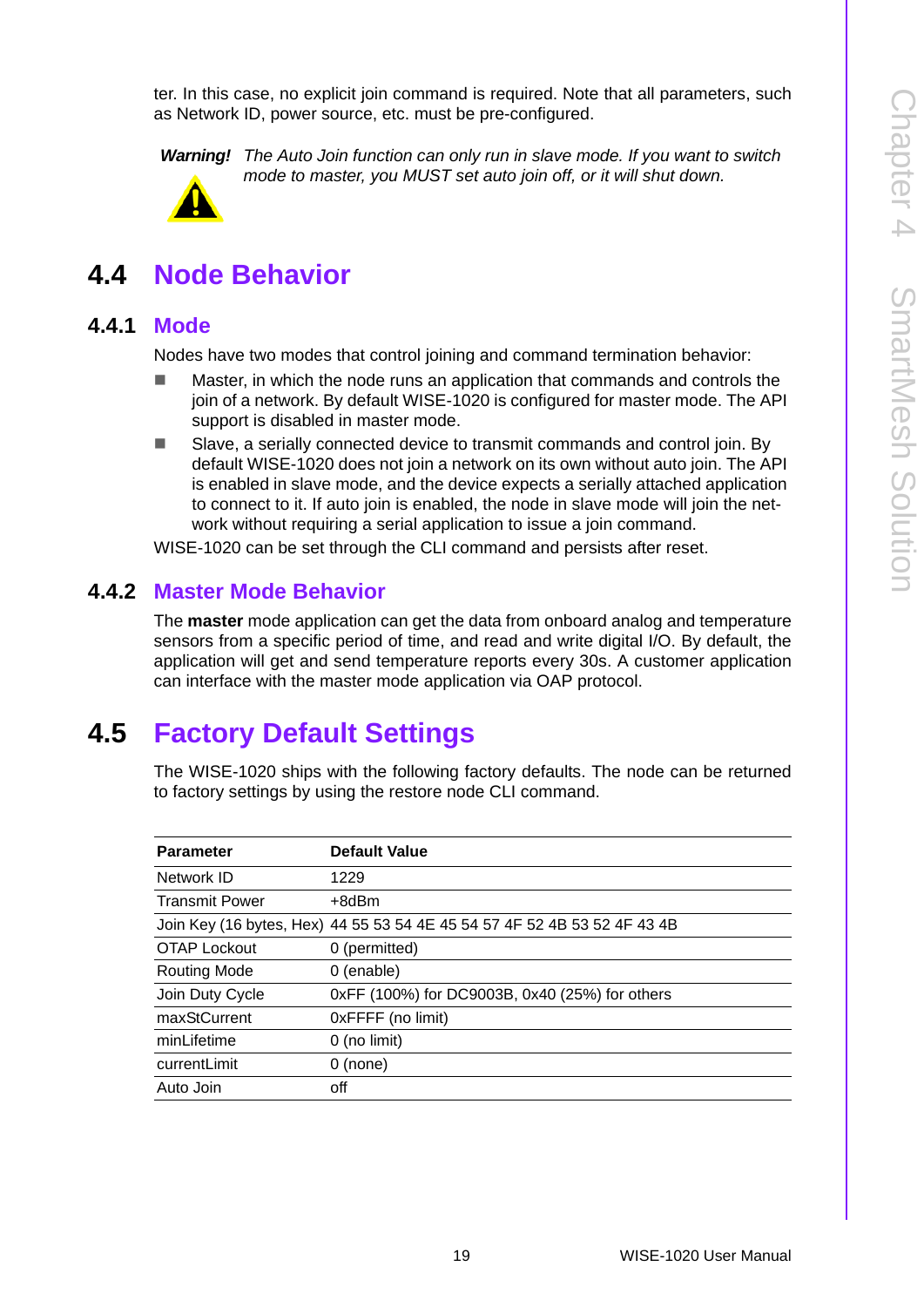WISE-1020 User Manual 20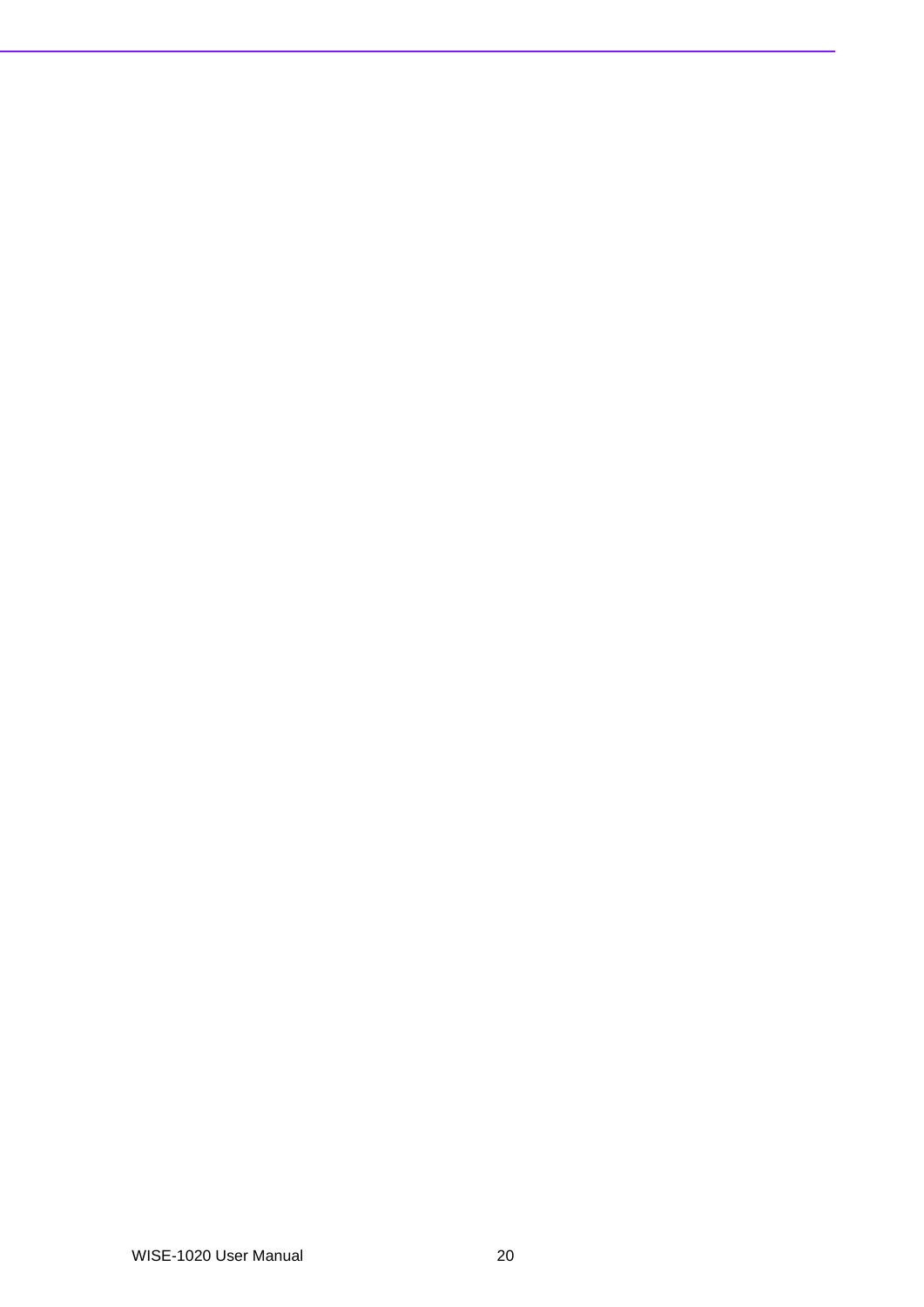

<span id="page-24-0"></span>**Software Introduction & Installation**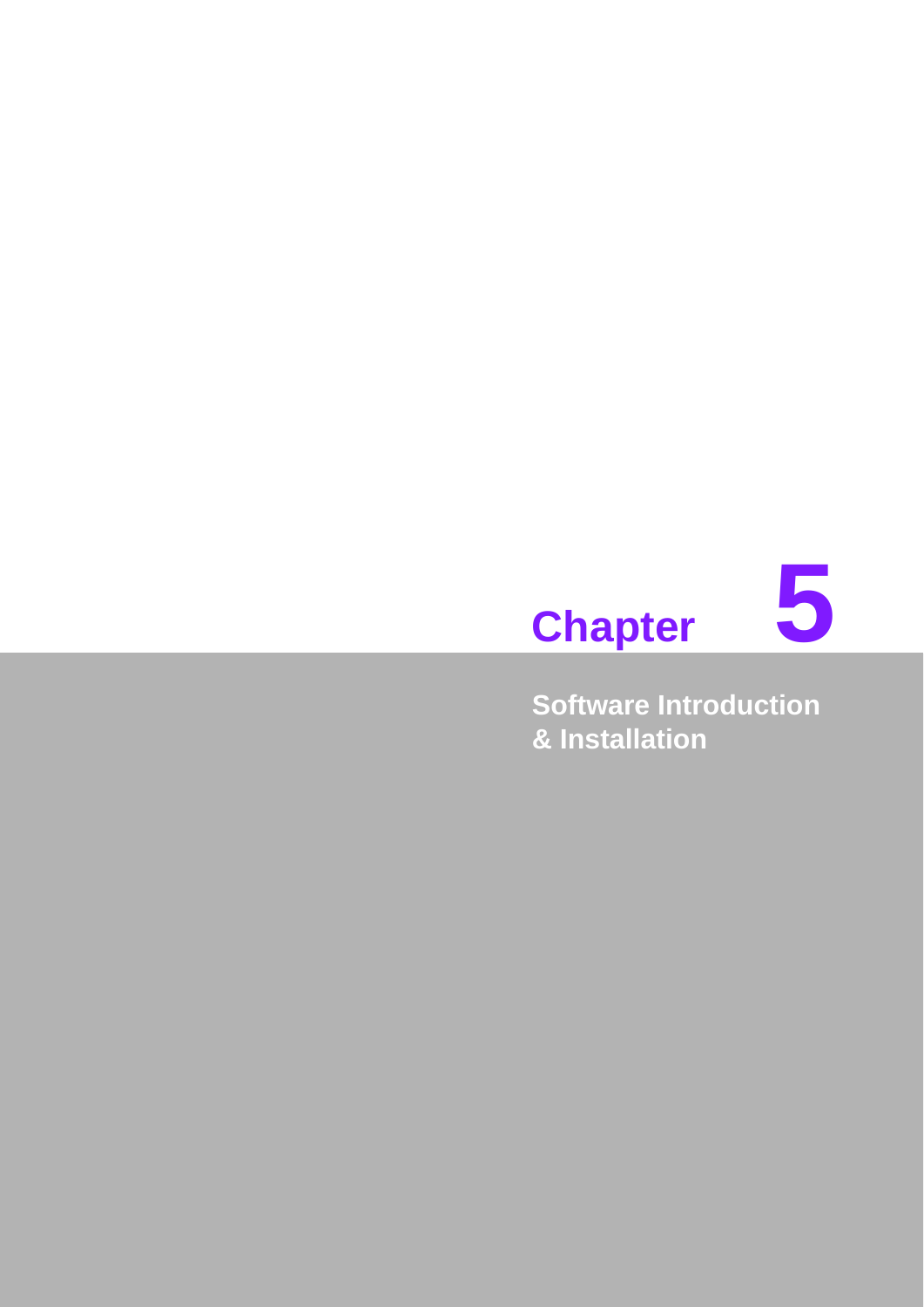## <span id="page-25-0"></span>**5.1 Introduction**

You can set WISE-1020 series by accessing the CLI from any serial terminal program (such as HyperTerminal):

If connecting to an evaluation board integrated with a serial-to-usb interface, the CLI will be found on a COM port mapped onto your system. The default serial port settings are as follows:

Baud Rate/ Bits per second: 9600

Data bits: 8

Parity: None

Stop bits: 1

Flow control: None

1. Prepare WISE-1020 debug port adapter board (P/N: TBD).



2. Plug micro USB cable (P/N: 1700023619-01) to USB hub (This is power cable for WISE-1020 series), move switch to left side and push reset button.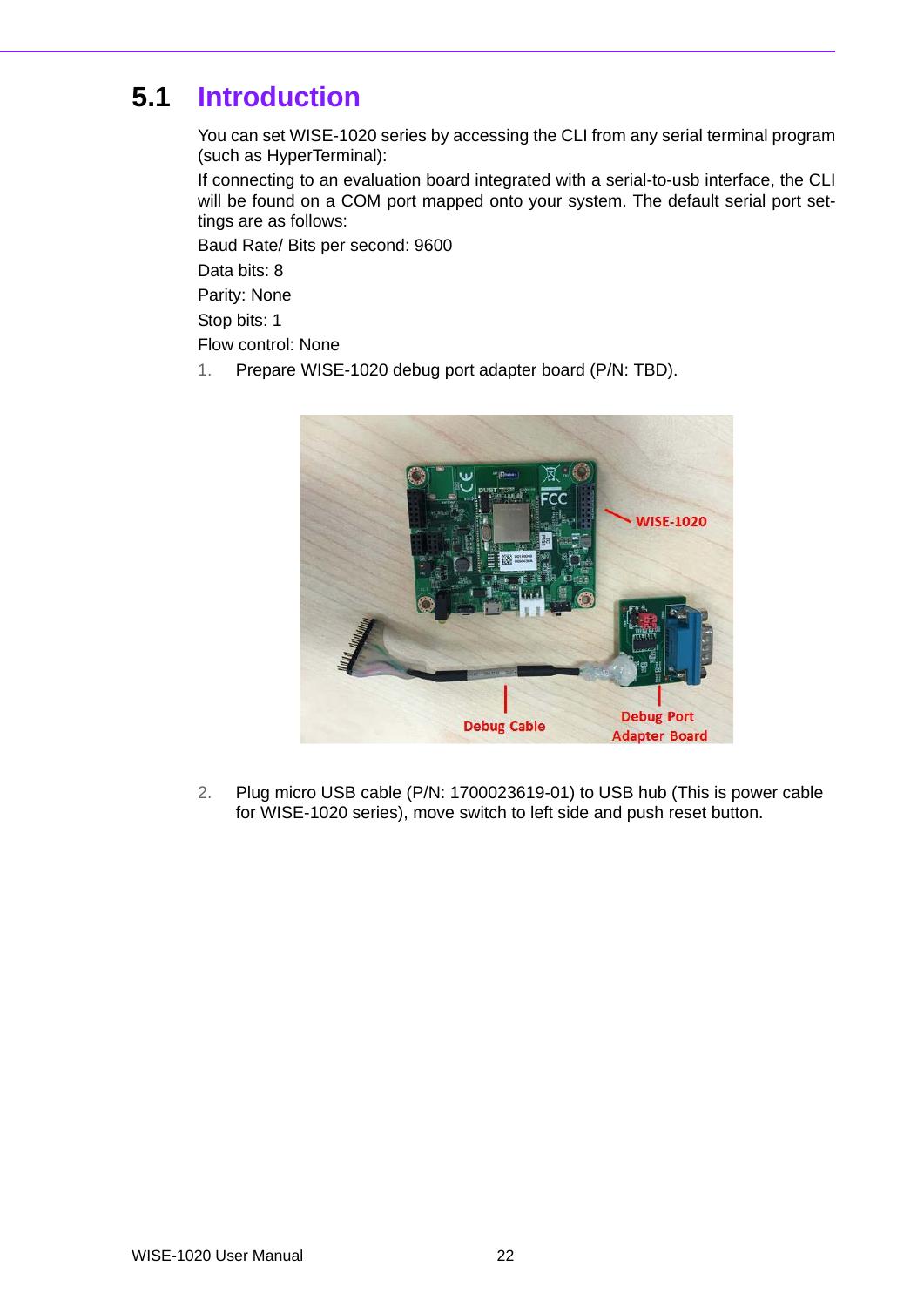3. Debug port adapter board plug to PC/NB. PC/NB set baud rate 9600, stop 1, none parity.



4. Basic Setting

Getting network-related information

Use the minfo command to get network-related information about WISE-1020.

```
> minfo
Net stack v1.1.0.0
state: Search
mac: 00:17:0d:00:00:38:03:48
moteid: 0
netid: 423
blSwVer: 9
ldrSwVer: 1.0.3.12
UTC time: 1025665219:790010
reset st: 600, b96bf7dd
```
#### **Reset**

If you insert the CLI commands, you should use the reset command to reset the node after inserted command.

> reset

By default, WISE-1020 is configured for master mode. To read the current configuration, connect WISE-1020 to a computer via a USB cable and use the get mote CLI command. Use the get mode command to see the current mode:

> get mode master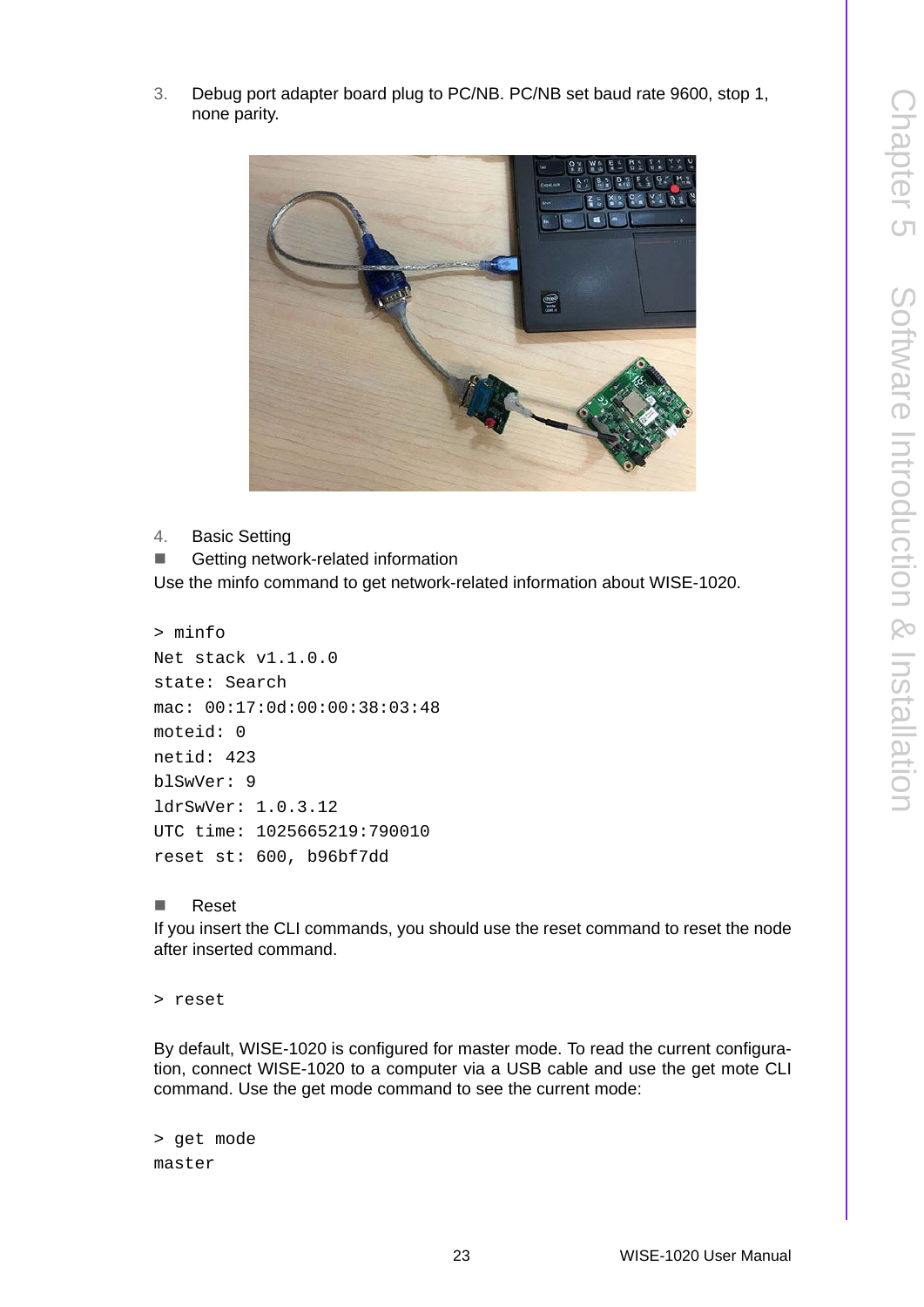■ Switching to slave mode

To configure the node for slave mode, use the set mode CLI command:

```
> set mode slave
> reset
```
Switching to Master Mode

To configure the node for master mode, use the set mode CLI command:

```
> set mode master
> reset
```
Set node to auto-join mode

The netlayer will automatically try to join to the network when mget=1 but the default is mget=0 so the node does not auto-join in slave mode by default. Use the mget autojoin CLI command to check the status:

```
> mget autojoin
autojoin = 0
```
Use mset autojoin <value> CLI command to set the status.

```
> mset autojoin 1
> reset
> mget autojoin
autojoin = 1
```


*Warning! The auto-join function only can run in slave mode. If you want to switch mode to master, you MUST set Auto Join off or it will shut down.*

#### Changing Network ID

The network identifier (or netid) is a 16-bit identifier of your network. It is set to 2001 by default. The following commands are setting the network id to 100.

```
> mset netid 100
> mget netid 
netid=100
> reset
```
#### Set Join key

The join key is a 16-bit hexadecimal password for join the network. It is set to "JOIN-ADVANTECHIOT" (decimal) by default.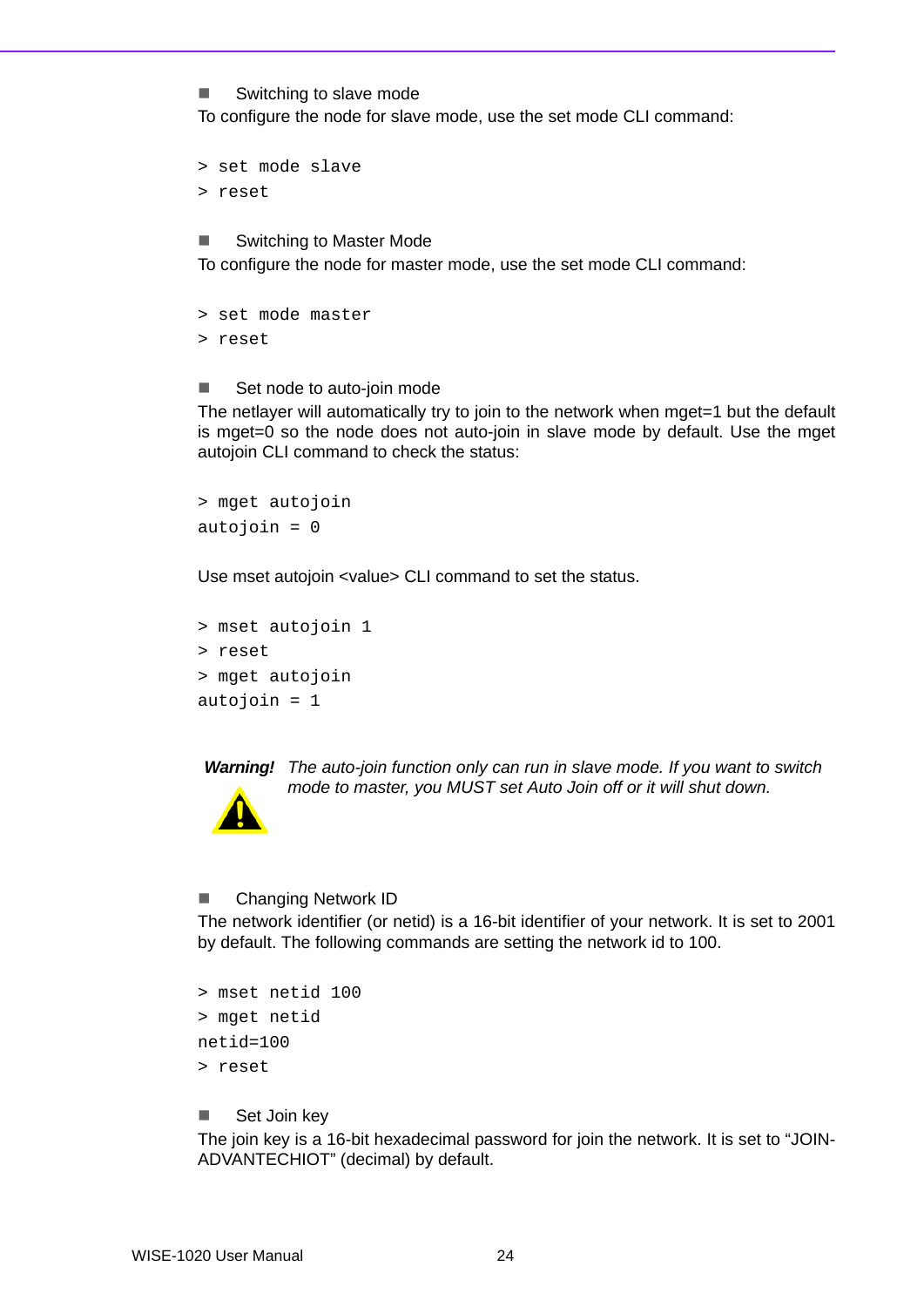> mset jkey 4A4F494E414456414E54454348494F54

> reset

#### **Restore**

You can use the restore command to clear all settings and parameters to the factory default values.

> restore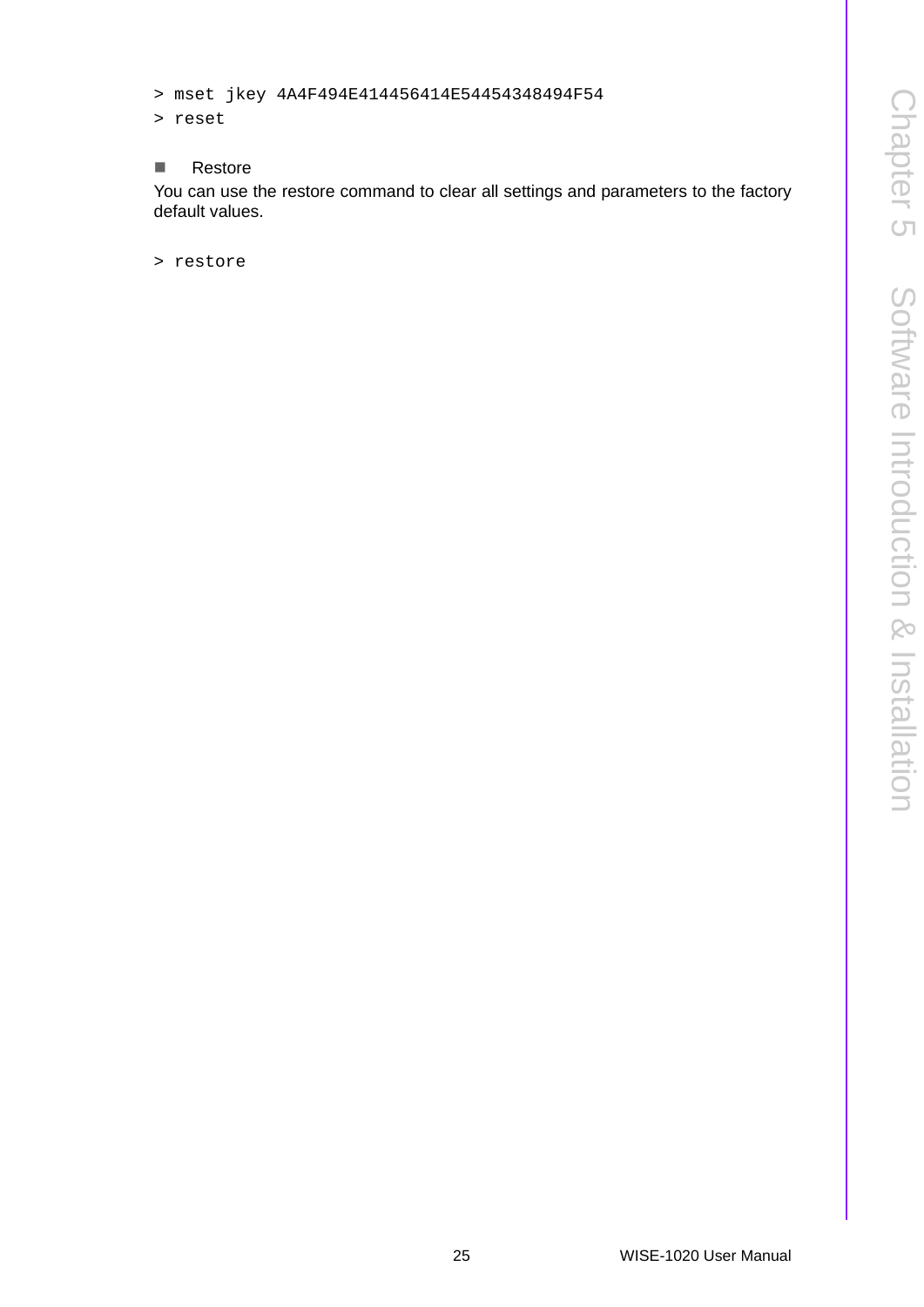WISE-1020 User Manual 26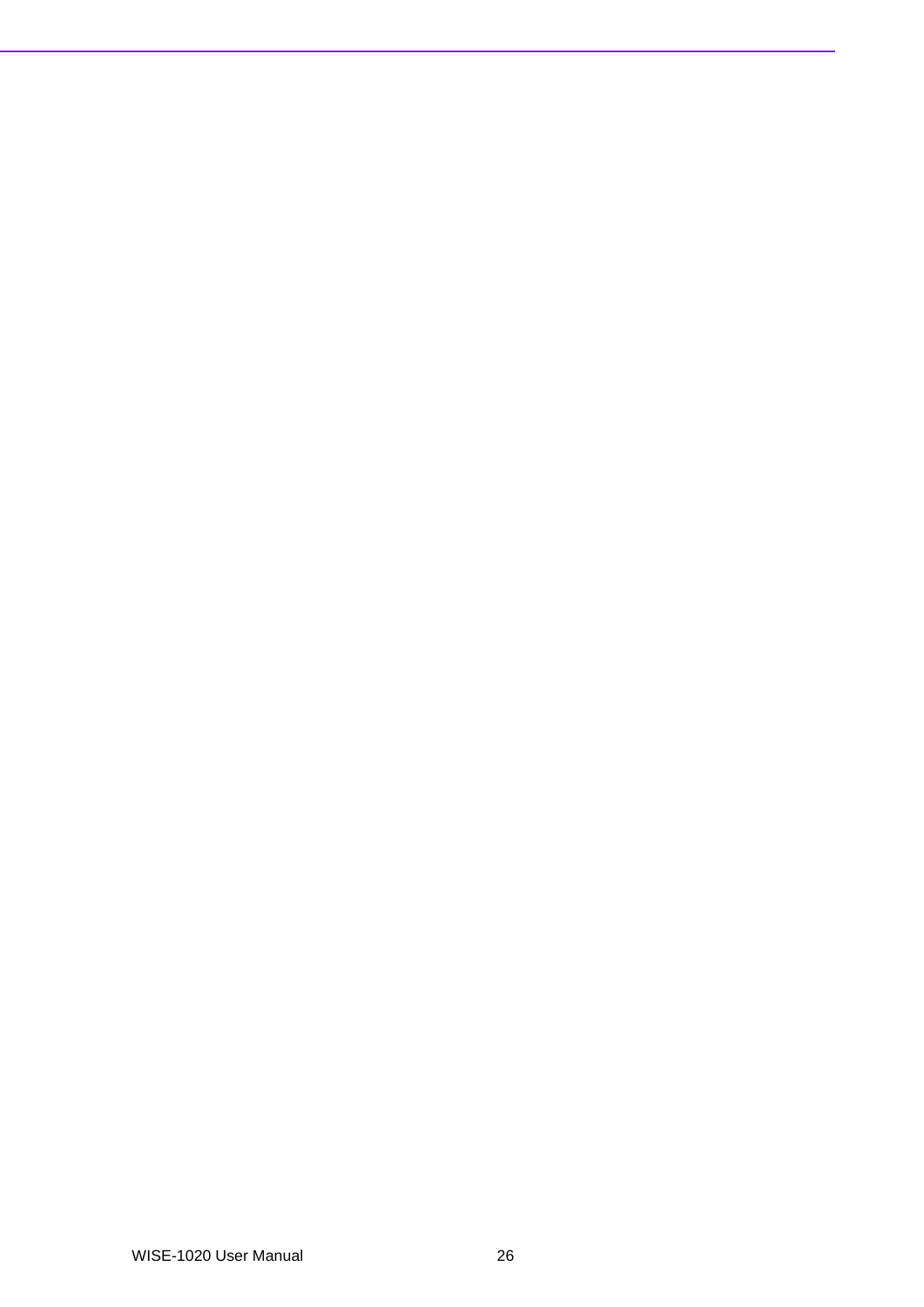

<span id="page-30-0"></span>**6Advantech Service**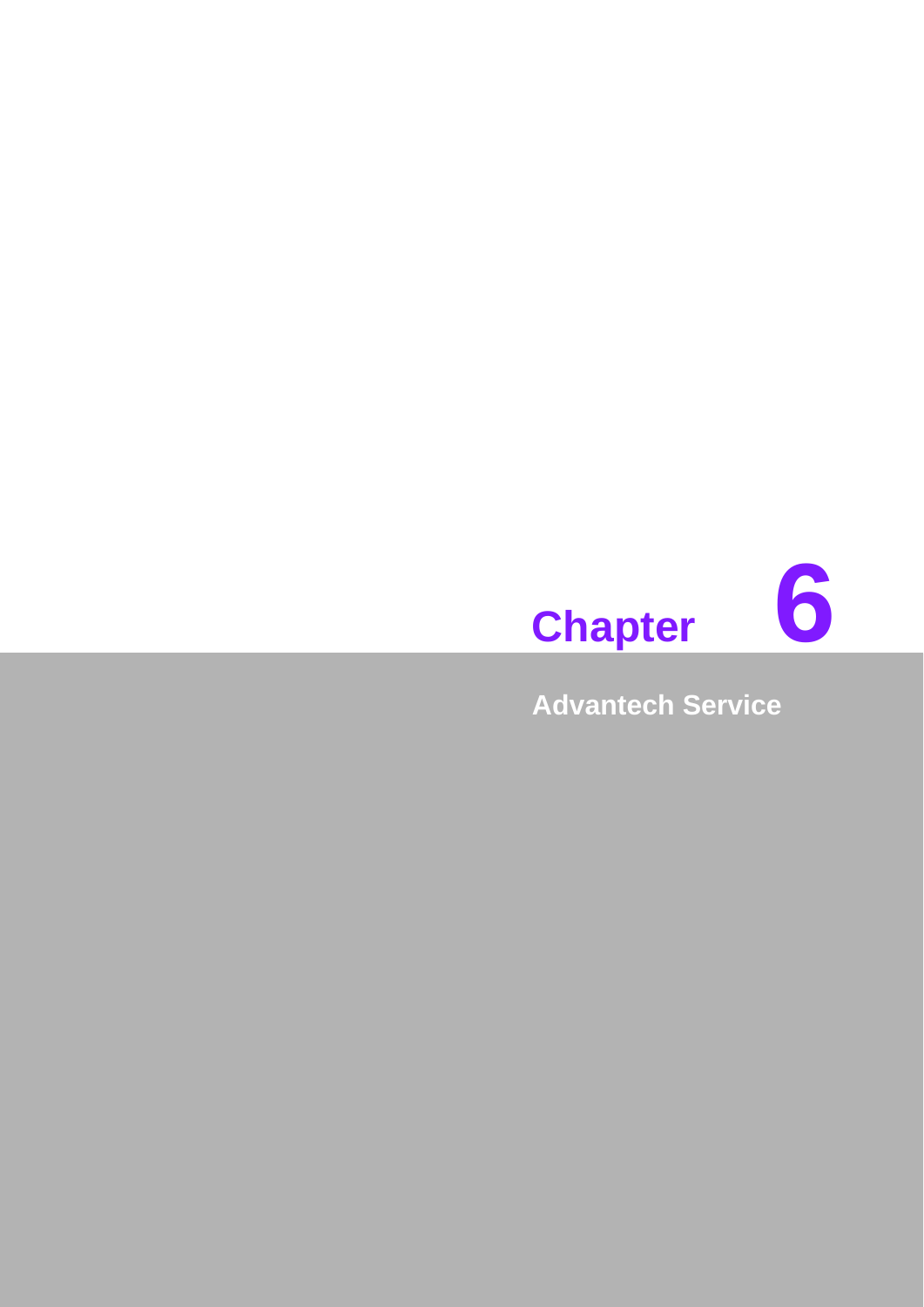## <span id="page-31-0"></span>**6.1 Contact Information**

.

Below is the contact information for Advantech customer service

| <b>Region/Country</b> | <b>Contact Information</b>                             |  |
|-----------------------|--------------------------------------------------------|--|
| America               | 1-888-576-9688                                         |  |
| Brazil                | 0800-770-5355                                          |  |
| Mexico                | 01-800-467-2415                                        |  |
| Europe (Toll Free)    | 00800-2426-8080                                        |  |
| Singapore & SAP       | 65-64421000                                            |  |
| Malaysia              | 1800-88-1809                                           |  |
| Australia (Toll Free) | 1300-308-531                                           |  |
| China (Toll Free)     | 800-810-0345<br>800-810-8389<br>Sales@advantech.com.cn |  |
| India (Toll Free)     | 1-800-425-5071                                         |  |
| Japan (Toll Free)     | 0800-500-1055                                          |  |
| Korea (Toll Free)     | 080-363-9494<br>080-363-9495                           |  |
| Taiwan (Toll Free)    | 0800-777-111                                           |  |
| Russia (Toll Free)    | 8-800-555-01-50                                        |  |

On the other hand, you can reach our service team through below website, our technical support engineer will provide quick response once the form is filled out: *http://www.advantech.com.tw/contact/default.aspx?page=contact\_form2&subject=Technical+Support*

## <span id="page-31-1"></span>**6.2 Global Service Policy**

### <span id="page-31-2"></span>**6.2.1 Warranty Policy**

Below is the warranty policy of Advantech products:

### **6.2.1.1 Warranty Period**

Advantech branded off-the-shelf products and 3rd party off-the-shelf products used to assemble Advantech Configure to Order products are entitled to a 2 years complete and prompt global warranty service. Product defect in design, materials, and workmanship, are covered from the date of shipment.

All customized products will by default carry a 15 months regional warranty service. The actual product warranty terms and conditions may vary based on sales contract.

All 3rd party products purchased separately will be covered by the original manufacturer's warranty and time period, and shall not exceed one year of coverage through Advantech.

### **6.2.1.2 Repairs under Warranty**

It is possible to obtain a replacement (Cross-Shipment) during the first 30 days of the purchase, thru your original ADVANTECH supplier to arrange DOA replacement if the products were purchased directly from ADVANTECH and the product is DOA (Dead-on-Arrival). The DOA Cross-Shipment excludes any shipping damage, customized and/or build-to-order products.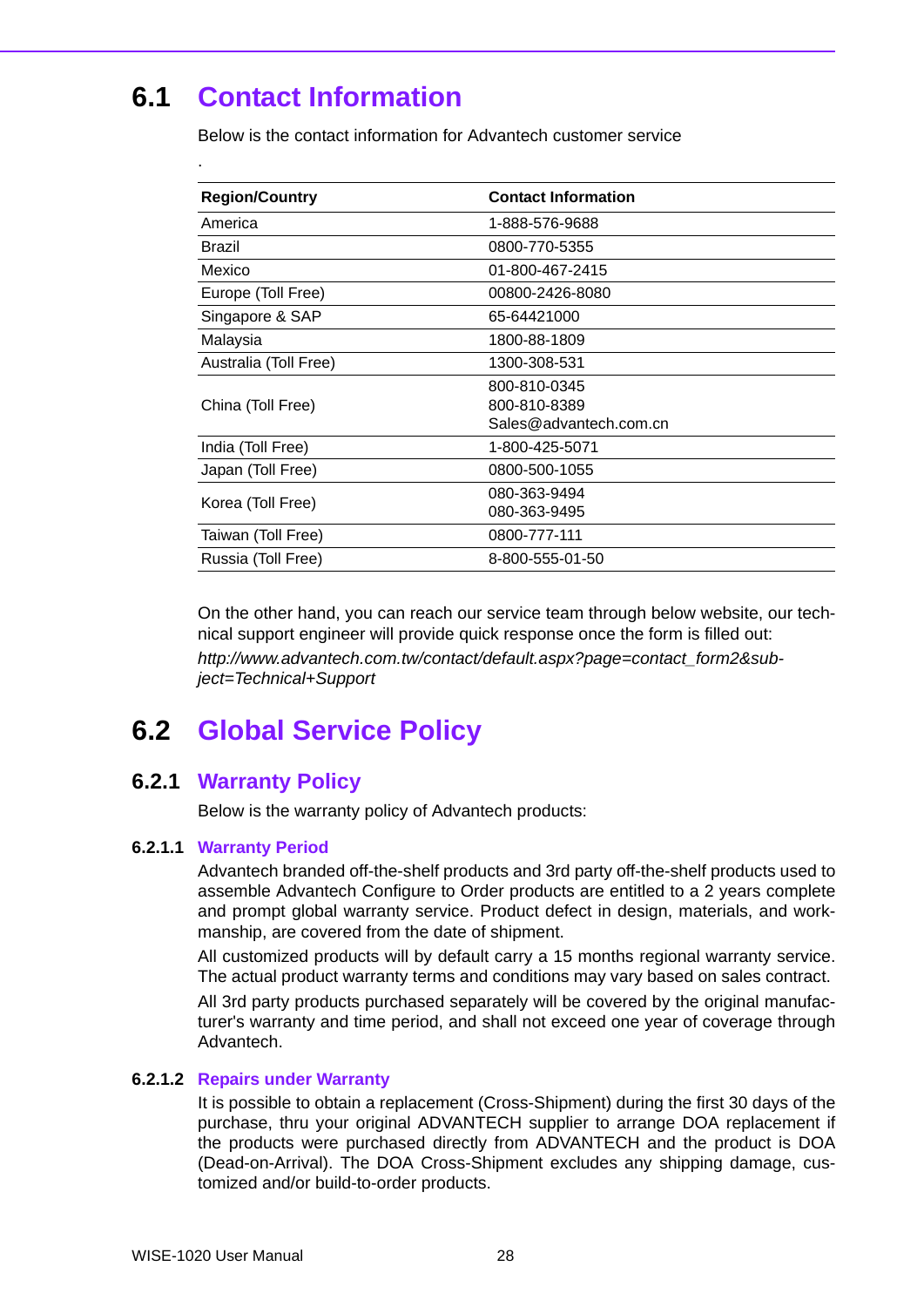For those products which are not DOA, the return fee to an authorized ADVANTECH repair facility will be at the customers' expense. The shipping fee for reconstructive products from ADVANTECH back to customers' sites will be at ADVANTECH's expense.

#### **6.2.1.3 Exclusions from Warranty**

The product is excluded from warranty if

- The product has been found to be defective after expiry of the warranty period.
- Warranty has been voided by removal or alternation of product or part identification labels.
- The product has been misused, abused, or subjected to unauthorized disassembly/modification; placed in an unsuitable physical or operating environment; improperly maintained by the customer; or failure caused which ADVANTECH is not responsible whether by accident or other cause. Such conditions will be determined by ADVANTECH at its sole unfettered discretion.
- The product is damaged beyond repair due to a natural disaster such as a lighting strike, flood, earthquake, etc.
- **Product updates/upgrades and tests upon the request of customers who are** without warranty.

### <span id="page-32-0"></span>**6.2.2 Repair Process**

### **6.2.2.1 Obtaining an RMA Number**

All returns from customers must be authorized with an ADVANTECH RMA (Return Merchandise Authorization) number. Any returns of defective units or parts without valid RMA numbers will not be accepted; they will be returned to the customer at the customer's cost without prior notice.

An RMA number is only an authorization for returning a product; it is not an approval for repair or replacement. When requesting an RMA number, please access ADVAN-TECH's RMA web site: http://erma.ADVANTECH.com.tw with an authorized user ID and password.

You must fill out basic product and customer information and describe the problems encountered in detail in "Problem Description". Vague entries such as "does not work" and "failure" are not acceptable.

If you are uncertain about the cause of the problem, please contact ADVANTECH's Application Engineers (AE). They may be able to find a solution that does not require sending the product for repair.

The serial number of the whole set is required if only a key defective part is returned for repair. Otherwise, the case will be regarded as out-of-warranty.

### **6.2.2.2 Returning the Product for Repair**

It is possible customers can save time and meet end-user requirements by returning defective products to an y authorized ADVANTECH repair facility without an extra cross-region charge. It is required to contact the local repair center before offering global repair service.

It is recommended to send cards without accessories (manuals, cables, etc.). Remove any unnecessary components from the card, such as CPU, DRAM, and CF Card. If you send all these parts back (because you believe they may be part of the problem), please note clearly that they are included. Otherwise, ADVANTECH is not responsible for any items not listed. Make sure the "Problem Description" is enclosed.

European Customers that are located outside European Community are requested to use UPS as the forwarding company. We strongly recommend adding a packing list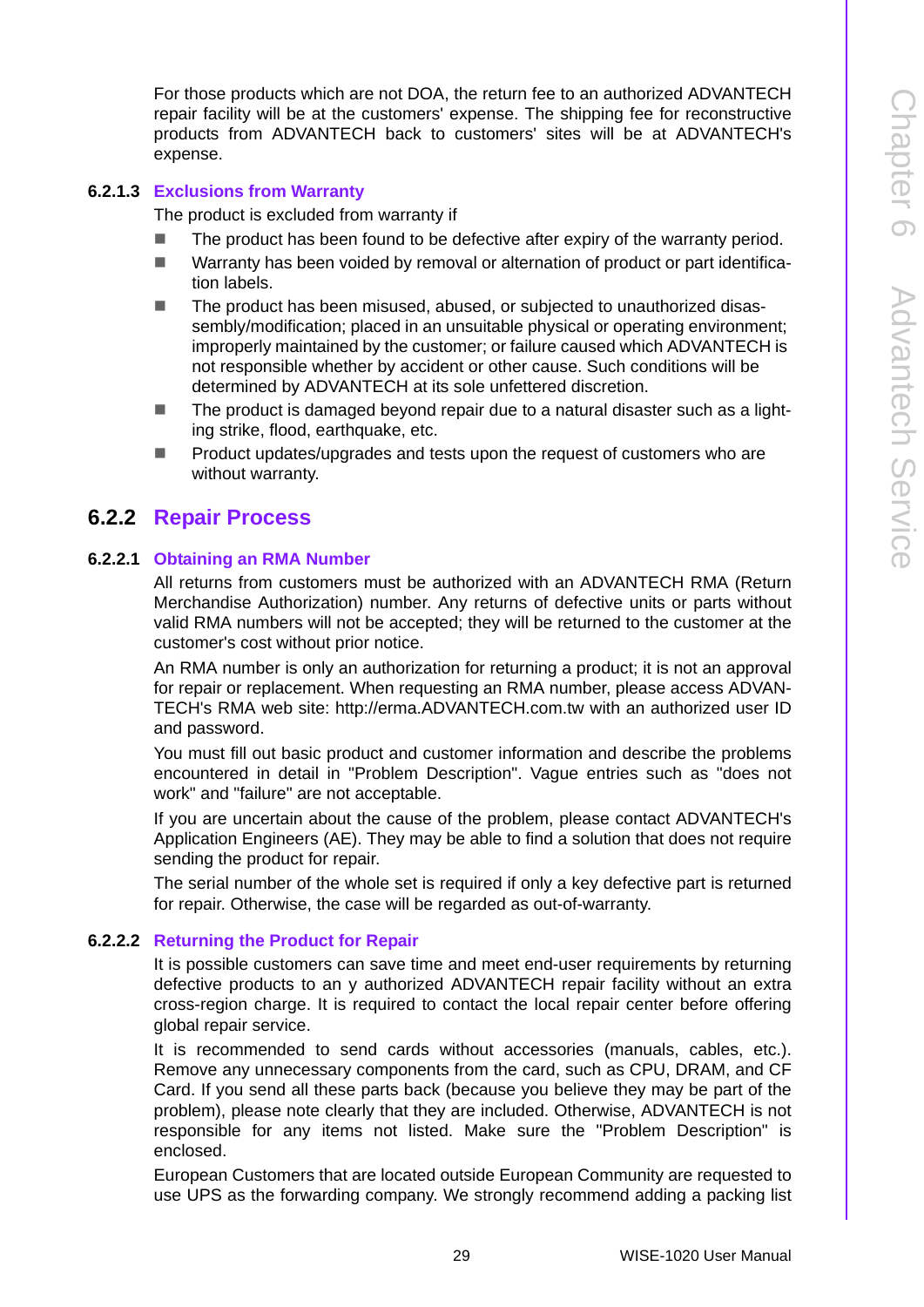to all shipments. Please prepare a shipment invoice according to the following guidelines to decrease goods clearance time:

- 1. Give a low value to the product on the invoice, or additional charges will be levied by customs that will be borne by the sender.
- 2. Add information "Invoice for customs purposes only with no commercial value" on the shipment invoice.
- 3. Show RMA numbers, product serial numbers and warranty status on the shipment invoice.
- 4. Add information about Country of origin of goods

In addition, please attach an invoice with RMA number to the carton, then write the RMA number on the outside of the carton and attach the packing slip to save handling time. Please also address the parts directly to the Service Department and mark the package "Attn. RMA Service Department".

All products must be returned in properly packed ESD material or anti-static bags. ADVANTECH reserves the right to return unrepaired items at the customer's cost if inappropriately packed.

Besides that, "Door-to-Door" transportation such as speed post is recommended for delivery, otherwise, the sender should bear additional charges such as clearance fees if Air-Cargo is adopted.

Should DOA cases fail, ADVANTECH will take full responsibility for the product and transportation charges. If the items are not DOA, but fail within warranty, the sender will bear the freight charges. For out-of-warranty cases, customers must cover the cost and take care of both outward and inward transportation.

#### **6.2.2.3 Service Charges**

The product is excluded from warranty if:

- The product is repaired after expiry of the warranty period.
- $\blacksquare$  The product is tested or calibrated after expiry of the warranty period, and a No Problem Found (NPF) result is obtained.
- The product, though repaired within the warranty period, has been misused, abused, or subjected to unauthorized disassembly/modification; placed in an unsuitable physical or operating environment; improperly maintained by the customer; or failure caused which ADVANTECH is not responsible whether by accident or other cause. Such conditions will be determined by ADVANTECH at its sole unfettered discretion.
- $\blacksquare$  The product is damaged beyond repair due to a natural disaster such as a lighting strike, flood, earthquake, etc.
- **Product updates and tests upon the request of customers who are without war**ranty.

If a product has been repaired by ADVANTECH, and within three months after such a repair the product requires another repair for the same problem, ADVANTECH will do this repair free of charge. However, such free repairs do not apply to products which have been misused, abused, or subjected to unauthorized disassembly/modification; placed in an unsuitable physical or operating environment; improperly maintained by the customer; or failure caused which ADVANTECH is not responsible whether by accident or other cause.

Please contact your nearest regional service center for detail service quotation.

Before we start out-of-warranty repairs, we will send you a pro forma invoice (P/I) with the repair charges. When you remit the funds, please reference the P/I number listed under "Our Ref". ADVANTECH reserves the right to deny repair services to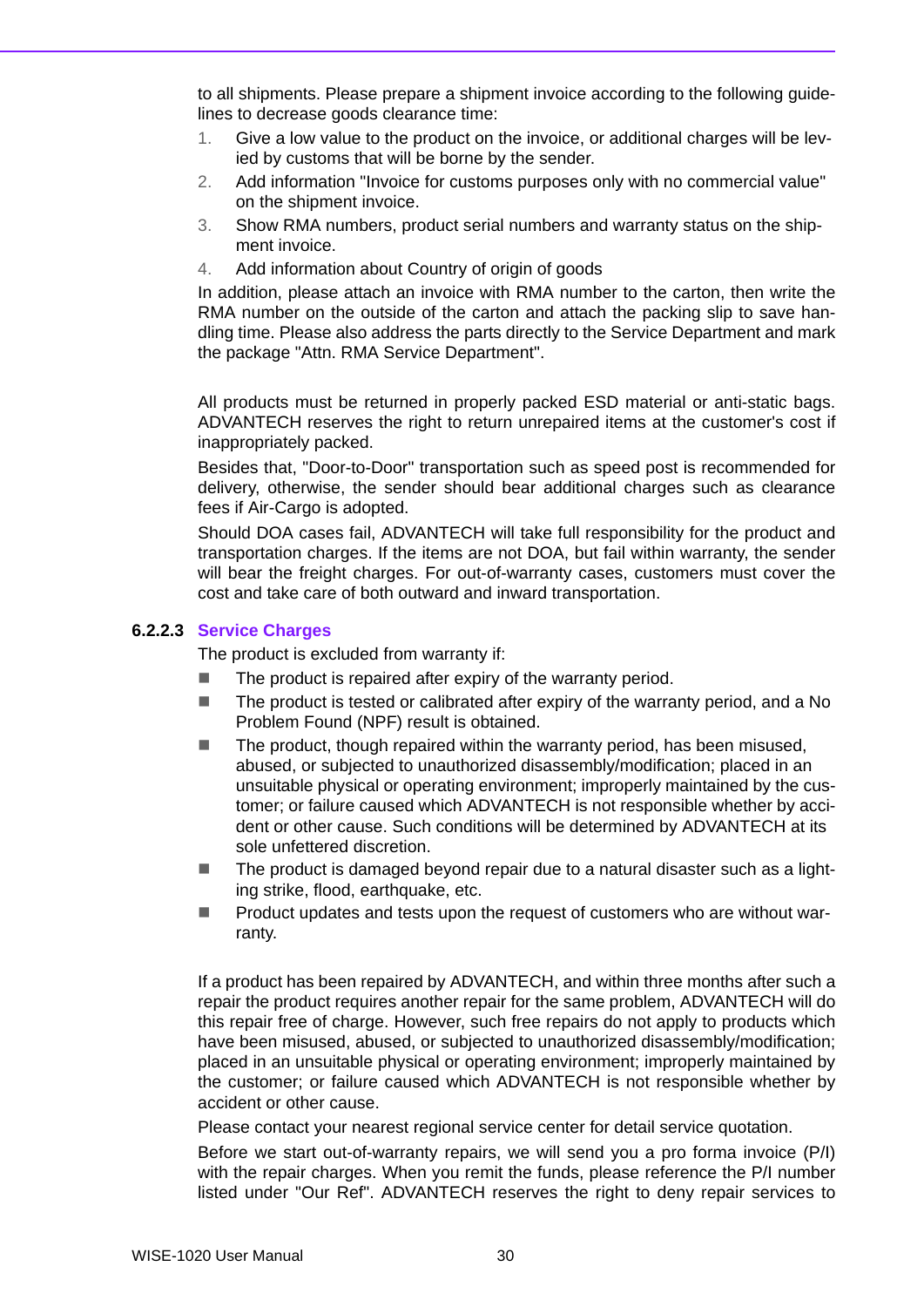customers that do not return the DOA unit or sign the P/I. Meanwhile, ADVANTECH will scrap defective products without prior notice if customers do not return the signed P/I within 3 months.

### **6.2.2.4 Repair Report**

ADVANTECH returns each product with a "Repair Report" which shows the result of the repair. A "Repair Analysis Report" is also provided to customers upon request. If the defect is not caused by ADVANTECH design or manufacturing, customers will be charged US\$60 or US\$120 for in-warranty or out-of-warranty repair analysis reports respectively.

#### **6.2.2.5 Custody of Products Submitted for Repair**

ADVANTECH will retain custody of a product submitted for repair for one month while it is waiting for return of a signed P/I or payment (A/R). If the customer fails to respond within such period, ADVANTECH will close the case automatically. ADVAN-TECH will take reasonable measures to stay in proper contact with the customer during this one month period.

#### **6.2.2.6 Shipping Back to Customer**

The forwarding company for RMA returns from ADVANTECH to customers is selected by ADVANTECH. Per customer requirement, other express services can be adopted, such as UPS, FedEx and etc. The customer must bear the extra costs of such alternative shipment. If you require any special arrangements, please indicate this when shipping the product to us